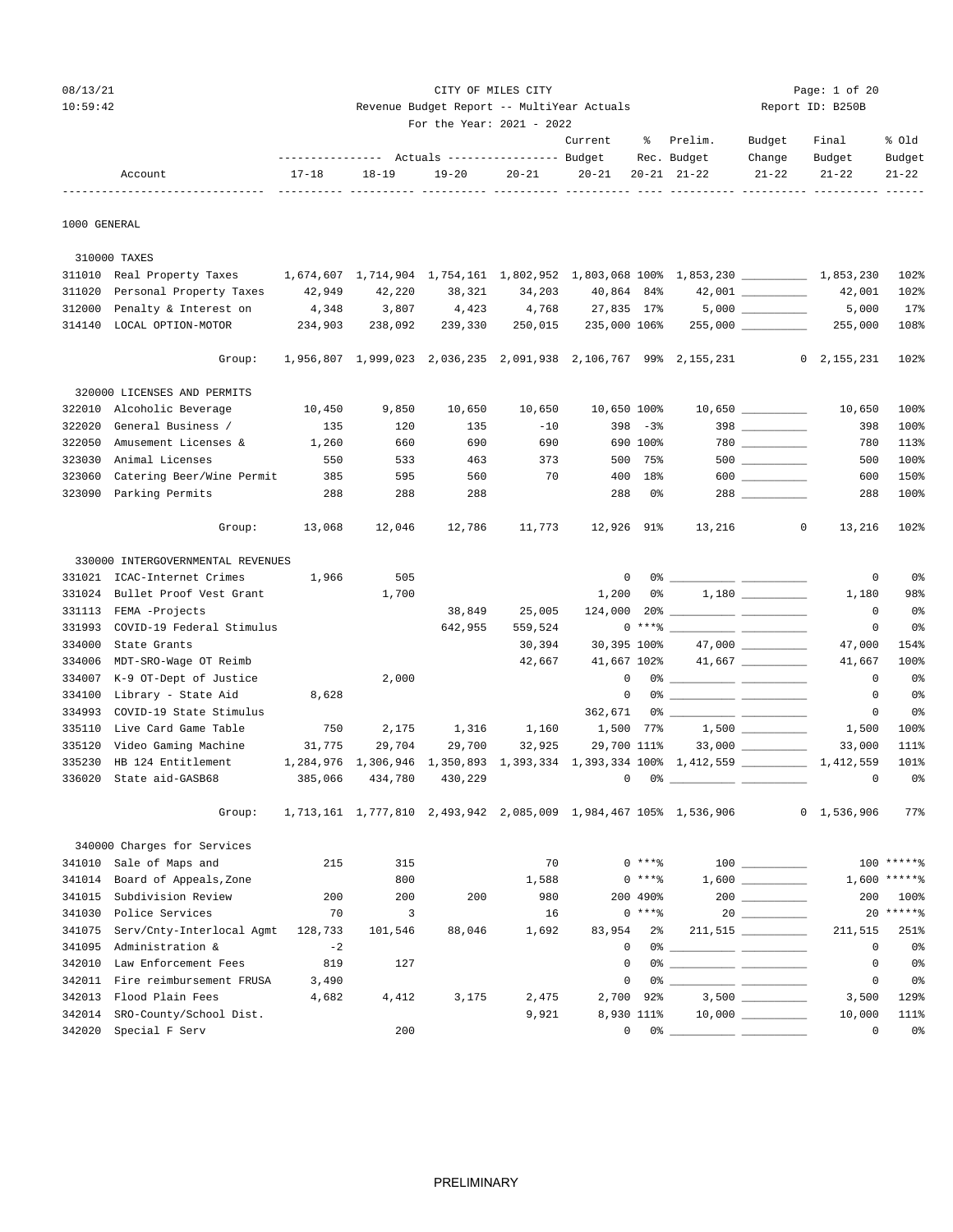## 08/13/21 Page: 2 of 20 Page: 2 of 20 10:59:42 Revenue Budget Report -- MultiYear Actuals Report ID: B250B

|              |                                |           |           | For the Year: 2021 - 2022<br>--------------- Actuals ---------------- Budget |           | Current        | ိ          | Prelim.<br>Rec. Budget | Budget<br>Change                                                                                                                                                                                                                                                                                                                                                                                                                                                           | Final<br>Budget    | % Old<br>Budget |
|--------------|--------------------------------|-----------|-----------|------------------------------------------------------------------------------|-----------|----------------|------------|------------------------|----------------------------------------------------------------------------------------------------------------------------------------------------------------------------------------------------------------------------------------------------------------------------------------------------------------------------------------------------------------------------------------------------------------------------------------------------------------------------|--------------------|-----------------|
|              | Account                        | $17 - 18$ | $18 - 19$ | $19 - 20$                                                                    | $20 - 21$ | $20 - 21$      |            | $20 - 21$ $21 - 22$    | $21 - 22$                                                                                                                                                                                                                                                                                                                                                                                                                                                                  | $21 - 22$          | $21 - 22$       |
| 1000 GENERAL |                                |           |           |                                                                              |           |                |            |                        |                                                                                                                                                                                                                                                                                                                                                                                                                                                                            |                    |                 |
|              | 342021 District Hydrant Flow   |           | 5,000     | 5,693                                                                        |           | $\overline{0}$ |            |                        |                                                                                                                                                                                                                                                                                                                                                                                                                                                                            | 0                  | 0%              |
| 342022       | Special F Ser/Fire             | 34,198    | 30,538    | 37,914                                                                       | 16,624    | 43,503 38%     |            |                        |                                                                                                                                                                                                                                                                                                                                                                                                                                                                            | 52,845             | 121%            |
| 342025       | Fire Dept Equip                | 2,240     | 2,310     | 2,100                                                                        | 1,170     | 2,000          | 59%        |                        |                                                                                                                                                                                                                                                                                                                                                                                                                                                                            | 2,000              | 100%            |
| 344010       | Animal Control/Pound Fees      | 2,795     | 2,760     | 2,242                                                                        | 1,630     | 2,200 74%      |            |                        | $2,300$                                                                                                                                                                                                                                                                                                                                                                                                                                                                    | 2,300              | 104%            |
| 346020       | Park Fees                      | 2,085     | 2,681     | 1,842                                                                        | 1,945     | 2,000 97%      |            |                        |                                                                                                                                                                                                                                                                                                                                                                                                                                                                            | 2,000              | 100%            |
| 346030       | Swimming Pool Fees             | 9,717     | 9,877     | 8,349                                                                        | 10,488    | 8,000 131%     |            |                        |                                                                                                                                                                                                                                                                                                                                                                                                                                                                            | 11,000             | 137%            |
|              | Group:                         | 189,242   | 160,769   | 149,561                                                                      | 48,599    | 153,487 32%    |            | 297,080                | 0                                                                                                                                                                                                                                                                                                                                                                                                                                                                          | 297,080            | 193%            |
|              | 350000 FINES AND FORFEITURES   |           |           |                                                                              |           |                |            |                        |                                                                                                                                                                                                                                                                                                                                                                                                                                                                            |                    |                 |
|              | 351013 Drug Forfeitures        |           |           |                                                                              |           | 0              | 0%         |                        | $2,000$ __________                                                                                                                                                                                                                                                                                                                                                                                                                                                         |                    | $2,000$ *****%  |
| 351030       | Fines/Surcharges/etc           | 154,923   | 186,254   | 142,784                                                                      | 142,644   | 160,000 89%    |            |                        | 160,000                                                                                                                                                                                                                                                                                                                                                                                                                                                                    | 160,000            | 100%            |
| 351031       | Adm Fees (Court)               | 12,850    | 5,685     | 710                                                                          | 375       |                | $0***$ $*$ |                        |                                                                                                                                                                                                                                                                                                                                                                                                                                                                            | 0                  | 0 <sup>8</sup>  |
| 351035       | Animal Control Court           | 8,866     | 6,818     | 7,348                                                                        | 5,035     | $6,000$ $84\%$ |            |                        |                                                                                                                                                                                                                                                                                                                                                                                                                                                                            | 7,600              | 126%            |
| 351036       | Restitution Collection         | 75        |           |                                                                              |           | 0              |            | $0\%$ __               | $\frac{1}{2} \left( \frac{1}{2} \right) \left( \frac{1}{2} \right) \left( \frac{1}{2} \right) \left( \frac{1}{2} \right) \left( \frac{1}{2} \right) \left( \frac{1}{2} \right) \left( \frac{1}{2} \right) \left( \frac{1}{2} \right) \left( \frac{1}{2} \right) \left( \frac{1}{2} \right) \left( \frac{1}{2} \right) \left( \frac{1}{2} \right) \left( \frac{1}{2} \right) \left( \frac{1}{2} \right) \left( \frac{1}{2} \right) \left( \frac{1}{2} \right) \left( \frac$ | 0                  | 0%              |
| 351037       | Public Defender Fee            | 2,069     | 1,209     | 410                                                                          | 244       |                | $0***8$    |                        | $300$                                                                                                                                                                                                                                                                                                                                                                                                                                                                      |                    | $300$ ******    |
|              | Group:                         | 178,783   | 199,966   | 151,252                                                                      | 148,298   | 166,000 89%    |            | 169,900                | 0                                                                                                                                                                                                                                                                                                                                                                                                                                                                          | 169,900            | 102%            |
|              | 360000 MISCELLANEOUS REVENUE   |           |           |                                                                              |           |                |            |                        |                                                                                                                                                                                                                                                                                                                                                                                                                                                                            |                    |                 |
| 361005       | MidRivers Franchise Fees       | 90,031    | 94,127    | 107,465                                                                      | 101,705   | 100,000 102%   |            |                        |                                                                                                                                                                                                                                                                                                                                                                                                                                                                            | 102,000            | 102%            |
| 361010       | Land Rental                    | 41,310    | 39,140    | 39,664                                                                       | 50,911    | 43,891 116%    |            |                        |                                                                                                                                                                                                                                                                                                                                                                                                                                                                            | 49,000             | 111%            |
| 361020       | Building Rentals               | 16,200    | 18,600    | 20,600                                                                       | 20,600    | 20,600 100%    |            |                        | $20,600$ __________                                                                                                                                                                                                                                                                                                                                                                                                                                                        | 20,600             | 100%            |
| 362000       | Insurance Proceeds             |           | 30,057    |                                                                              |           | $\mathbf{0}$   |            | 0 %                    | $\frac{1}{2} \left( \frac{1}{2} \right) \left( \frac{1}{2} \right) \left( \frac{1}{2} \right) \left( \frac{1}{2} \right) \left( \frac{1}{2} \right) \left( \frac{1}{2} \right) \left( \frac{1}{2} \right) \left( \frac{1}{2} \right) \left( \frac{1}{2} \right) \left( \frac{1}{2} \right) \left( \frac{1}{2} \right) \left( \frac{1}{2} \right) \left( \frac{1}{2} \right) \left( \frac{1}{2} \right) \left( \frac{1}{2} \right) \left( \frac{1}{2} \right) \left( \frac$ | 0                  | 0 <sup>8</sup>  |
| 362020       | MISC REVENUE                   | 5,483     | 7,158     | 8,093                                                                        | 19,096    |                | $0***8$    |                        |                                                                                                                                                                                                                                                                                                                                                                                                                                                                            |                    | 8,000 ******    |
| 362022       | Health Ins-MMIA Emp            | $-73$     | 3,772     |                                                                              | 58        |                | $0***8$    |                        |                                                                                                                                                                                                                                                                                                                                                                                                                                                                            |                    | $100*****$      |
| 365000       | Contributions and              | 25,226    | 19,735    | 1,196                                                                        | 1,304     |                | $0***8$    |                        |                                                                                                                                                                                                                                                                                                                                                                                                                                                                            |                    | $1,000$ *****%  |
| 365013       | Shop With A Cop                | 200       |           |                                                                              |           | $^{\circ}$     |            |                        |                                                                                                                                                                                                                                                                                                                                                                                                                                                                            | 0                  | 0%              |
| 365014       | Denton Field Project/2015      | 33        | 64        | $-450$                                                                       |           | $\mathbf 0$    |            |                        |                                                                                                                                                                                                                                                                                                                                                                                                                                                                            | 0                  | 0%              |
| 365015       | Florence Stacy Foundation      | 1,662     | 200       |                                                                              |           | $\mathbf 0$    |            |                        |                                                                                                                                                                                                                                                                                                                                                                                                                                                                            | 0                  | 0%              |
| 365040       | DONATIONS-FIRE/AMB             |           | 80,000    |                                                                              |           | $\mathbf 0$    |            |                        |                                                                                                                                                                                                                                                                                                                                                                                                                                                                            | 0                  | 0%              |
| 366040       | Misc.-BHS                      | 900       | 900       |                                                                              | 2,400     |                | 900 267%   |                        |                                                                                                                                                                                                                                                                                                                                                                                                                                                                            | 2,400              | 266%            |
| 366050       | Sale of Junk/Salvage-PD        | 20        | 325       |                                                                              | 4,715     | 2,760 171%     |            |                        |                                                                                                                                                                                                                                                                                                                                                                                                                                                                            | 5,000              | 181%            |
|              | 367000 Sale of Junk or Salvage |           |           |                                                                              | 950       |                | 600 158%   |                        |                                                                                                                                                                                                                                                                                                                                                                                                                                                                            | 1,000              | 166%            |
|              | Group:                         | 180,992   | 294,078   | 176,568                                                                      | 201,739   | 168,751 120%   |            | 189,100                | $\mathbf{0}$                                                                                                                                                                                                                                                                                                                                                                                                                                                               | 189,100            | 112%            |
|              | 370000 INVESTMENT EARNINGS     |           |           |                                                                              |           |                |            |                        |                                                                                                                                                                                                                                                                                                                                                                                                                                                                            |                    |                 |
|              | 371010 Investment Earnings     | 10,154    | 12,246    | 10,438                                                                       | 2,767     | 10,000 28%     |            |                        |                                                                                                                                                                                                                                                                                                                                                                                                                                                                            | 10,000             | 100%            |
|              | Group:                         | 10,154    | 12,246    | 10,438                                                                       | 2,767     | 10,000 28%     |            | 10,000                 | $\mathbf{0}$                                                                                                                                                                                                                                                                                                                                                                                                                                                               | 10,000             | 100%            |
|              | 380000 OTHER FINANCING SOURCES |           |           |                                                                              |           |                |            |                        |                                                                                                                                                                                                                                                                                                                                                                                                                                                                            |                    |                 |
| 381070       | Proceeds/Loans/Intercap        |           | 245,100   |                                                                              |           | $\mathbf{0}$   | 0%         |                        | 480,000                                                                                                                                                                                                                                                                                                                                                                                                                                                                    | 480,000 ******     |                 |
|              | 382010 Sale of Fixed Assets    |           | 850       |                                                                              |           | $\mathbf 0$    |            |                        |                                                                                                                                                                                                                                                                                                                                                                                                                                                                            | $\mathbf 0$        | 0%              |
| 382020       | Compensation for Loss of       |           | 5,032     | 6,235                                                                        |           | 0              |            |                        |                                                                                                                                                                                                                                                                                                                                                                                                                                                                            | $\circ$            | 0%              |
|              | 383000 Interfund Operating     | 571,784   | 579,268   | 586,344                                                                      | 586,394   | 618,207 95%    |            |                        |                                                                                                                                                                                                                                                                                                                                                                                                                                                                            | 655,006            | 105%            |
|              | Group:                         | 571,784   | 830,250   | 592,579                                                                      | 586,394   |                |            | 618,207 95% 1,135,006  |                                                                                                                                                                                                                                                                                                                                                                                                                                                                            | $0\quad 1,135,006$ | 183%            |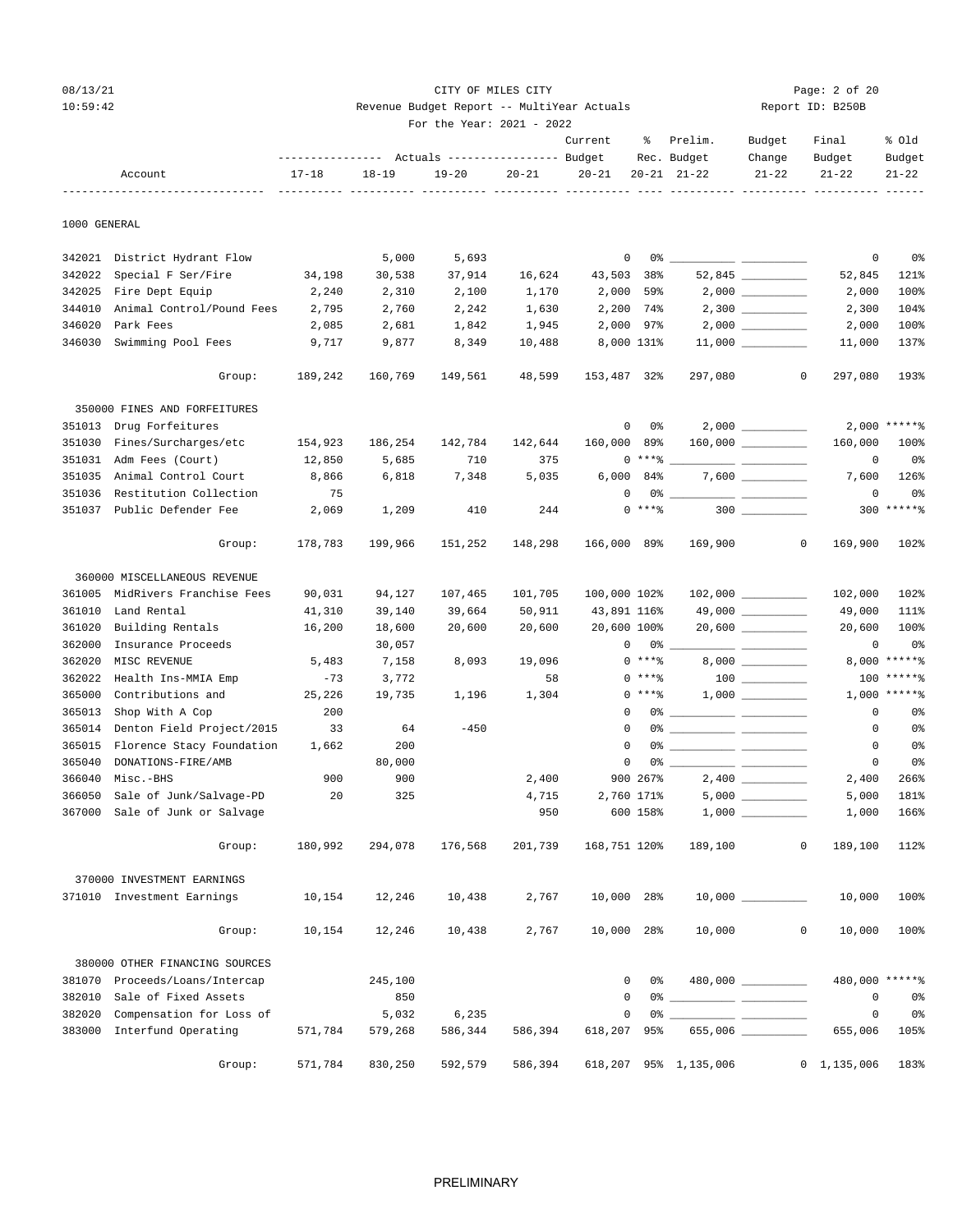| 08/13/21<br>10:59:42             |        |           | Revenue Budget Report -- MultiYear Actuals | CITY OF MILES CITY                                                     |         |              |            | Page: 3 of 20<br>Report ID: B250B                               |                                                                                                                                                                                                                                                                                                                                                                                                                                                                                   |                       |                     |
|----------------------------------|--------|-----------|--------------------------------------------|------------------------------------------------------------------------|---------|--------------|------------|-----------------------------------------------------------------|-----------------------------------------------------------------------------------------------------------------------------------------------------------------------------------------------------------------------------------------------------------------------------------------------------------------------------------------------------------------------------------------------------------------------------------------------------------------------------------|-----------------------|---------------------|
|                                  |        |           |                                            | For the Year: 2021 - 2022                                              |         | Current      |            | % Prelim.                                                       | Budget                                                                                                                                                                                                                                                                                                                                                                                                                                                                            | Final                 | % old               |
| Account                          |        | $17 - 18$ | $18 - 19$<br>----- ---------- ---          | --------------- Actuals ---------------- Budget<br>19-20<br>----- ---- | 20-21   | $20 - 21$    |            | Rec. Budget<br>$20 - 21$ $21 - 22$                              | Change<br>$21 - 22$                                                                                                                                                                                                                                                                                                                                                                                                                                                               | Budget<br>$21 - 22$   | Budget<br>$21 - 22$ |
|                                  | Fund:  |           |                                            |                                                                        |         |              |            | 4,813,991 5,286,188 5,623,361 5,176,517 5,220,605 99% 5,506,439 |                                                                                                                                                                                                                                                                                                                                                                                                                                                                                   | 0, 5, 506, 439, 1058  |                     |
| 2220 LIBRARY                     |        |           |                                            |                                                                        |         |              |            |                                                                 |                                                                                                                                                                                                                                                                                                                                                                                                                                                                                   |                       |                     |
| 340000 Charges for Services      |        |           |                                            |                                                                        |         |              |            |                                                                 |                                                                                                                                                                                                                                                                                                                                                                                                                                                                                   |                       |                     |
| 341075 Serv/Cnty-Interlocal Agmt |        | 40,206    | 40,608                                     | 41,014                                                                 | 41,425  |              |            |                                                                 |                                                                                                                                                                                                                                                                                                                                                                                                                                                                                   | 41,839                | 100%                |
| 346070 Library Fees              |        | 2,470     | 2,359                                      | 1,765                                                                  | 1,317   | $4,000$ 33%  |            |                                                                 |                                                                                                                                                                                                                                                                                                                                                                                                                                                                                   | 2,000                 | 50%                 |
| 346073 One Time Endowments       |        | 3,500     |                                            |                                                                        | 1,000   |              | $0***$ $*$ |                                                                 |                                                                                                                                                                                                                                                                                                                                                                                                                                                                                   | $\overline{0}$        | 0 <sup>o</sup>      |
| 346074 Book Sales                |        | 265       | 79                                         | 54                                                                     | 481     |              | 400 120%   |                                                                 |                                                                                                                                                                                                                                                                                                                                                                                                                                                                                   | 400                   | 100%                |
|                                  | Group: | 46,441    | 43,046                                     | 42,833                                                                 | 44,223  | 45,825 97%   |            | 44,239                                                          |                                                                                                                                                                                                                                                                                                                                                                                                                                                                                   | $\circ$<br>44,239     | 96%                 |
| 360000 MISCELLANEOUS REVENUE     |        |           |                                            |                                                                        |         |              |            |                                                                 |                                                                                                                                                                                                                                                                                                                                                                                                                                                                                   |                       |                     |
| 362020 MISC REVENUE              |        |           |                                            |                                                                        |         | 200,000      |            |                                                                 | $\frac{1}{1-\alpha}=\frac{1}{1-\alpha}=\frac{1}{1-\alpha}=\frac{1}{1-\alpha}=\frac{1}{1-\alpha}=\frac{1}{1-\alpha}=\frac{1}{1-\alpha}=\frac{1}{1-\alpha}=\frac{1}{1-\alpha}=\frac{1}{1-\alpha}=\frac{1}{1-\alpha}=\frac{1}{1-\alpha}=\frac{1}{1-\alpha}=\frac{1}{1-\alpha}=\frac{1}{1-\alpha}=\frac{1}{1-\alpha}=\frac{1}{1-\alpha}=\frac{1}{1-\alpha}=\frac{1}{1-\alpha}=\frac{1}{1-\alpha}=\frac{1}{1-\alpha}=\frac{1}{1-\alpha}=\frac{1}{1-\alpha}=\frac{1}{1-\alpha}=\frac{1$ | 0                     | 0%                  |
| 365035 Donation-Library Board of |        | 41,738    | 8,009                                      | 7,023                                                                  | 3,354   |              | $0***8$    |                                                                 |                                                                                                                                                                                                                                                                                                                                                                                                                                                                                   |                       | 7,500 ******        |
|                                  | Group: | 41,738    | 8,009                                      | 7,023                                                                  | 3,354   | 200,000 2%   |            | 7,500                                                           |                                                                                                                                                                                                                                                                                                                                                                                                                                                                                   | $\mathbf{0}$<br>7,500 | 3%                  |
| 380000 OTHER FINANCING SOURCES   |        |           |                                            |                                                                        |         |              |            |                                                                 |                                                                                                                                                                                                                                                                                                                                                                                                                                                                                   |                       |                     |
| 383000 Interfund Operating       |        | 297,919   | 301,395                                    | 305,344                                                                | 309,955 | 309,955 100% |            |                                                                 |                                                                                                                                                                                                                                                                                                                                                                                                                                                                                   | 311,985               | 100%                |
|                                  | Group: | 297,919   | 301,395                                    | 305,344                                                                | 309,955 | 309,955 100% |            | 311,985                                                         |                                                                                                                                                                                                                                                                                                                                                                                                                                                                                   | $\circ$<br>311,985    | 100%                |
|                                  | Fund:  | 386,098   | 352,450                                    | 355,200                                                                | 357,532 | 555,780 64%  |            | 363,724                                                         |                                                                                                                                                                                                                                                                                                                                                                                                                                                                                   | $\circ$<br>363,724    | 65%                 |
| 2260 EMERGENCY DISASTER          |        |           |                                            |                                                                        |         |              |            |                                                                 |                                                                                                                                                                                                                                                                                                                                                                                                                                                                                   |                       |                     |
| 310000 TAXES                     |        |           |                                            |                                                                        |         |              |            |                                                                 |                                                                                                                                                                                                                                                                                                                                                                                                                                                                                   |                       |                     |
| 311010 Real Property Taxes       |        |           | 17,745                                     | 187                                                                    | 35      |              | 250 14%    |                                                                 |                                                                                                                                                                                                                                                                                                                                                                                                                                                                                   | 36                    | 14%                 |
| 311020 Personal Property Taxes   |        |           | 399                                        | 41                                                                     | 6       |              | 50 12%     |                                                                 |                                                                                                                                                                                                                                                                                                                                                                                                                                                                                   | 7                     | 14%                 |
| 312000 Penalty & Interest on     |        | 41        | 36                                         | 42                                                                     | 44      |              | 30 147%    | $50 -$                                                          |                                                                                                                                                                                                                                                                                                                                                                                                                                                                                   | 50                    | 166%                |
|                                  | Group: | 41        | 18,180                                     | 270                                                                    | 85      |              | 330 26%    | 93                                                              |                                                                                                                                                                                                                                                                                                                                                                                                                                                                                   | $\mathbb O$<br>93     | 28%                 |
|                                  | Fund:  | 41        | 18,180                                     | 270                                                                    | 85      |              | 330 26%    | 93                                                              |                                                                                                                                                                                                                                                                                                                                                                                                                                                                                   | 0<br>93               | 28%                 |
|                                  |        |           |                                            |                                                                        |         |              |            |                                                                 |                                                                                                                                                                                                                                                                                                                                                                                                                                                                                   |                       |                     |
| 2270 Health                      |        |           |                                            |                                                                        |         |              |            |                                                                 |                                                                                                                                                                                                                                                                                                                                                                                                                                                                                   |                       |                     |
| 380000 OTHER FINANCING SOURCES   |        |           |                                            |                                                                        |         |              |            |                                                                 |                                                                                                                                                                                                                                                                                                                                                                                                                                                                                   |                       |                     |
| 383000 Interfund Operating       |        | 7,500     | 13,700                                     | 11,500                                                                 | 13,000  | 13,000 100%  |            |                                                                 |                                                                                                                                                                                                                                                                                                                                                                                                                                                                                   | 13,000                | 100%                |
|                                  | Group: | 7,500     | 13,700                                     | 11,500                                                                 | 13,000  | 13,000 100%  |            | 13,000                                                          |                                                                                                                                                                                                                                                                                                                                                                                                                                                                                   | 0<br>13,000           | 100%                |
|                                  |        |           |                                            |                                                                        |         |              |            |                                                                 |                                                                                                                                                                                                                                                                                                                                                                                                                                                                                   |                       |                     |
|                                  | Fund:  | 7,500     | 13,700                                     | 11,500                                                                 | 13,000  | 13,000 100%  |            | 13,000                                                          |                                                                                                                                                                                                                                                                                                                                                                                                                                                                                   | 13,000<br>$\mathbf 0$ | 100%                |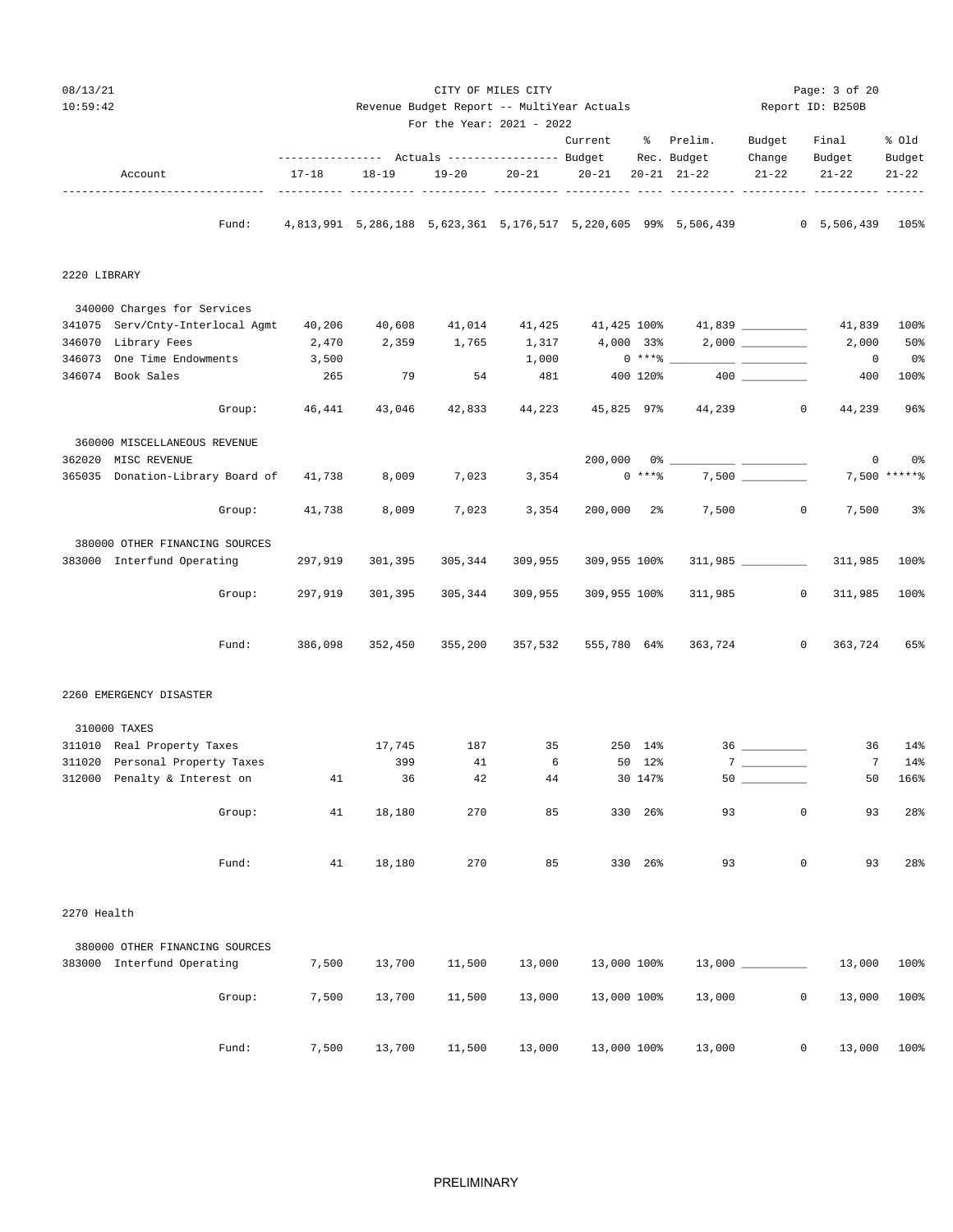| 08/13/21 | CITY OF MILES CITY                         | Page: $4$ of 20  |
|----------|--------------------------------------------|------------------|
| 10:59:42 | Revenue Budget Report -- MultiYear Actuals | Report ID: B250B |
|          | For the Year: $2021 - 2022$                |                  |

|                                        | --------------- Actuals ---------------- Budget |           |         |                | Current      |                                | % Prelim.<br>Rec. Budget                  | Budget<br>Change     | Final<br>Budget            | % old<br>Budget      |
|----------------------------------------|-------------------------------------------------|-----------|---------|----------------|--------------|--------------------------------|-------------------------------------------|----------------------|----------------------------|----------------------|
| Account                                | $17 - 18$                                       | $18 - 19$ | 19-20   | $20 - 21$      | $20 - 21$    |                                | $20 - 21$ $21 - 22$                       | $21 - 22$            | $21 - 22$                  | $21 - 22$            |
| 2310 TIFD-Downtown                     |                                                 |           |         |                |              |                                |                                           |                      |                            |                      |
| 310000 TAXES                           |                                                 |           |         |                |              |                                |                                           |                      |                            |                      |
| 311010 Real Property Taxes 30,772      |                                                 | 58,782    |         | 85,870 120,964 | 76,817 157%  |                                |                                           | $80,000$ ___________ | 80,000                     | 104%                 |
| 311011 Property Tax- Cental            | 4,921                                           |           |         |                |              | $0\qquad 0$ %                  |                                           |                      | 0                          | 0%                   |
| 311020 Personal Property Taxes         | 5,066                                           | 2,830     | 3,147   | 3,987          | 10,000 40%   |                                |                                           |                      | 10,000                     | 100%                 |
| 312000 Penalty & Interest on           | 54                                              | 72        | 119     | 198            |              |                                |                                           |                      | $\circ$                    | 0 <sub>8</sub>       |
| Group:                                 | 40,813                                          | 61,684    | 89,136  | 125,149        | 86,817 144%  |                                | 90,000                                    |                      | $\circ$<br>90,000          | 103%                 |
| 330000 INTERGOVERNMENTAL REVENUES      |                                                 |           |         |                |              |                                |                                           |                      |                            |                      |
| 331172 Montana Main St Grant           | 10,000                                          |           |         |                |              |                                | $10,000$ $0$ $8$ $10,000$ $\frac{1}{200}$ |                      | 10,000                     | 100%                 |
| 331993 COVID-19 Federal Stimulus       |                                                 |           |         | 1,120          |              |                                | $0***$ $\longleftarrow$                   |                      | 0                          | 0 <sub>8</sub>       |
| Group:                                 | 10,000                                          |           |         | 1,120          |              |                                | 10,000 11% 10,000                         |                      | $\circ$<br>10,000          | 100%                 |
| 370000 INVESTMENT EARNINGS             |                                                 |           |         |                |              |                                |                                           |                      |                            |                      |
| 371010 Investment Earnings             | 77                                              | 938       | 1,778   | 415            |              |                                | $0***$                                    |                      | 0                          | 0%                   |
| Group:                                 | 77                                              | 938       | 1,778   | 415            |              | $0***8$                        | $\mathbf 0$                               |                      | $\mathbf 0$<br>0           | 0%                   |
| 380000 OTHER FINANCING SOURCES         |                                                 |           |         |                |              |                                |                                           |                      |                            |                      |
| 383000 Interfund Operating             |                                                 |           |         |                | 2,000        | 0%                             |                                           | $2,000$ _________    | 2,000                      | 100%                 |
| Group:                                 |                                                 |           |         |                | 2,000        | 0%                             | 2,000                                     |                      | $\mathbf 0$<br>2,000       | 100%                 |
| Fund:                                  | 50,890                                          | 62,622    |         | 90,914 126,684 | 98,817 128%  |                                | 102,000                                   |                      | 0<br>102,000               | 103%                 |
| 2350 Local Government/Study Commission |                                                 |           |         |                |              |                                |                                           |                      |                            |                      |
| 310000 TAXES                           |                                                 |           |         |                |              |                                |                                           |                      |                            |                      |
| 311010 Real Property Taxes             | 15                                              |           |         |                | 0            |                                |                                           |                      | 0                          | 0%                   |
| 311020 Personal Property Taxes         | $\mathbf{1}$                                    |           |         |                | $\mathbf 0$  |                                |                                           |                      | 0                          | 0%                   |
|                                        |                                                 |           |         |                |              |                                |                                           |                      |                            |                      |
| Group:                                 | 16                                              |           |         |                |              | $\mathbf{0}$<br>0 <sup>8</sup> | $\circ$                                   |                      | $\mathbb O$<br>$\mathbf 0$ | 0 <sub>8</sub>       |
| Fund:                                  | 16                                              |           |         |                |              | $\mathbf{0}$<br>0%             | $\mathbf 0$                               |                      | $\mathbf{0}$<br>0          | 0%                   |
| 2372 Permissive Medical Levy           |                                                 |           |         |                |              |                                |                                           |                      |                            |                      |
|                                        |                                                 |           |         |                |              |                                |                                           |                      |                            |                      |
| 310000 TAXES                           |                                                 |           |         |                |              |                                |                                           |                      |                            |                      |
| 311010 Real Property Taxes             | 196,078                                         | 215,776   | 249,577 | 280,310        | 280,756 100% |                                |                                           |                      | 282,054                    | 100%                 |
| 311020<br>Personal Property Taxes      | 5,018                                           | 5,280     | 5,396   | 5,238          |              | $6,363$ $82\%$                 |                                           |                      | 6,393                      | 100%<br>$200$ *****% |
| 312000 Penalty & Interest on           | 145                                             | 127       | 148     | 153            |              | $0***8$                        |                                           |                      |                            |                      |

Group: 201,241 221,183 255,121 285,701 287,119 100% 288,647 0 288,647 100%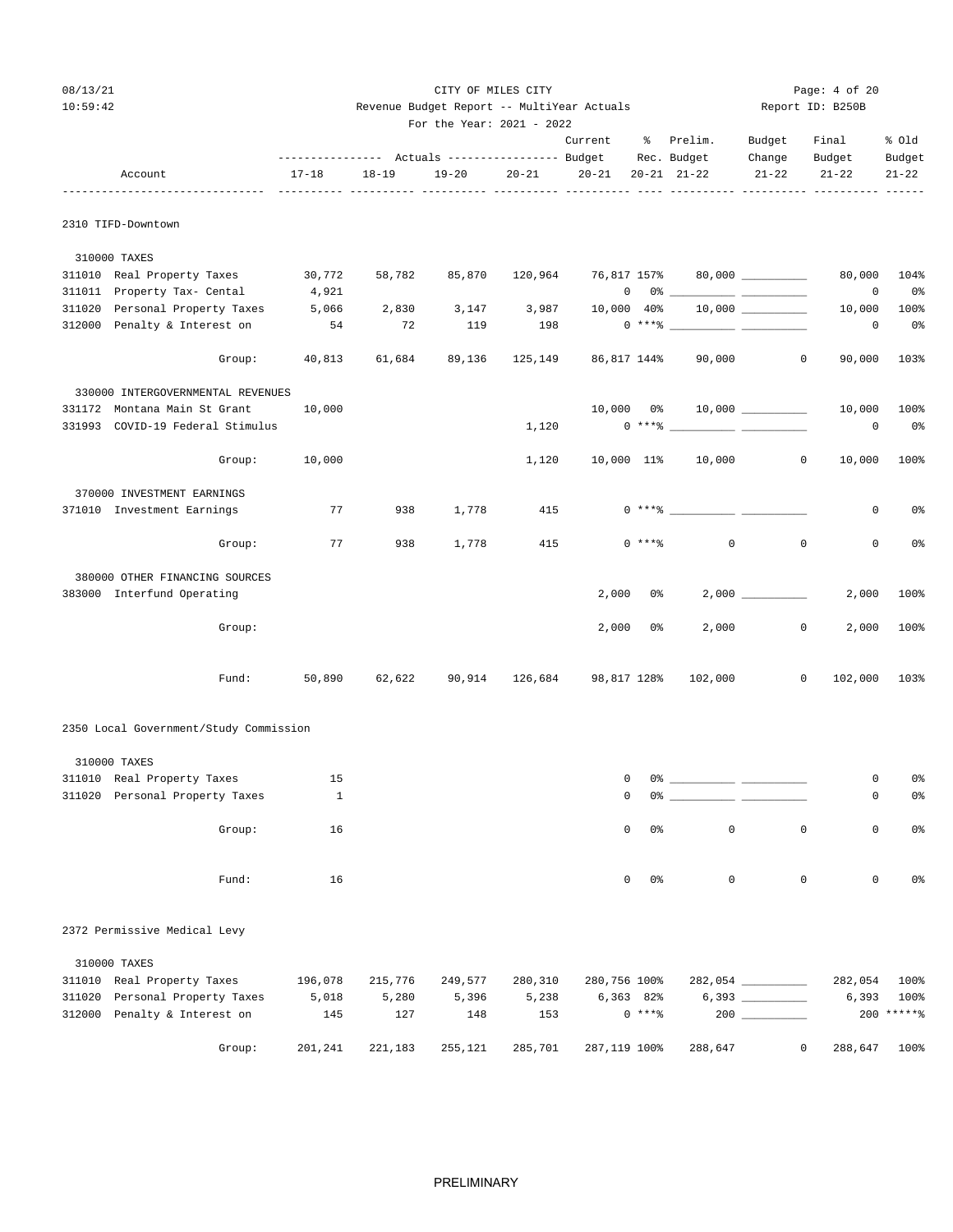| 08/13/21<br>10:59:42             |                              |         |                                   | CITY OF MILES CITY        |           | Revenue Budget Report -- MultiYear Actuals |          |                     |                 | Page: 5 of 20<br>Report ID: B250B |              |
|----------------------------------|------------------------------|---------|-----------------------------------|---------------------------|-----------|--------------------------------------------|----------|---------------------|-----------------|-----------------------------------|--------------|
|                                  |                              |         |                                   | For the Year: 2021 - 2022 |           | Current                                    |          | % Prelim.           | Budget          | Final                             | % old        |
|                                  |                              |         |                                   |                           |           |                                            |          | Rec. Budget         | Change          | Budget                            | Budget       |
| Account                          | $17 - 18$<br>$- - - - - - -$ |         | $18 - 19$<br>---- ---------- ---- | 19-20<br>------ ----      | $20 - 21$ | $20 - 21$                                  |          | $20 - 21$ $21 - 22$ | $21 - 22$       | $21 - 22$                         | $21 - 22$    |
|                                  | Fund:                        | 201,241 | 221,183                           | 255,121                   | 285,701   | 287,119 100%                               |          | 288,647             |                 | $\mathbf{0}$                      | 288,647 100% |
| 2390 DRUG FORFEITURE             |                              |         |                                   |                           |           |                                            |          |                     |                 |                                   |              |
| 350000 FINES AND FORFEITURES     |                              |         |                                   |                           |           |                                            |          |                     |                 |                                   |              |
| 351013 Drug Forfeitures          |                              |         | 1,600                             | 800                       | 2,252     | 2,000 113%                                 |          |                     |                 | 3,000                             | 150%         |
|                                  | Group:                       |         | 1,600                             | 800                       | 2,252     | 2,000 113%                                 |          | 3,000               |                 | 0<br>3,000                        | 150%         |
|                                  | Fund:                        |         | 1,600                             | 800                       | 2,252     | 2,000 113%                                 |          | 3,000               |                 | 0<br>3,000                        | 150%         |
| 2394 BUILDING CODE ENFORCEMENT   |                              |         |                                   |                           |           |                                            |          |                     |                 |                                   |              |
| 320000 LICENSES AND PERMITS      |                              |         |                                   |                           |           |                                            |          |                     |                 |                                   |              |
| 323010 Building & Related        |                              | 109,246 | 140,956                           | 215,592                   | 99,228    | 180,000 55%                                |          |                     | 99,228 ________ | 99,228                            | 55%          |
|                                  | Group:                       | 109,246 | 140,956                           | 215,592                   | 99,228    | 180,000 55%                                |          | 99,228              |                 | 0<br>99,228                       | 55%          |
|                                  | Fund:                        | 109,246 | 140,956                           | 215,592                   | 99,228    | 180,000 55%                                |          | 99,228              |                 | $\mathsf{O}$<br>99,228            | 55%          |
| 2400 LTG M D#165-(Gen City)      |                              |         |                                   |                           |           |                                            |          |                     |                 |                                   |              |
| 360000 MISCELLANEOUS REVENUE     |                              |         |                                   |                           |           |                                            |          |                     |                 |                                   |              |
| 363010 Maintenance Assessments   |                              | 202,491 | 213,842                           | 175,619                   | 163,258   | 163,168 100%                               |          |                     |                 | 154,472                           | 94%          |
| 363040 Penalty & Interest on     |                              | 741     | 610                               | 620                       | 613       |                                            | 550 111% |                     |                 | 550                               | 100%         |
|                                  | Group:                       | 203,232 | 214,452                           | 176,239                   | 163,871   | 163,718 100%                               |          | 155,022             |                 | 155,022<br>$\circ$                | 94%          |
| 370000 INVESTMENT EARNINGS       |                              |         |                                   |                           |           |                                            |          |                     |                 |                                   |              |
| 371010 Investment Earnings       |                              | 384     | 1,405                             | 1,369                     | 190       | 1,100 17%                                  |          |                     |                 | 1,100                             | 100%         |
|                                  | Group:                       | 384     | 1,405                             | 1,369                     | 190       | 1,100 17%                                  |          | 1,100               |                 | 0<br>1,100                        | 100%         |
|                                  | Fund:                        | 203,616 | 215,857                           | 177,608                   | 164,061   | 164,818 100%                               |          | 156,122             |                 | 0<br>156,122                      | 94%          |
| 2420 LTG M D#167-(MilesAddn Etc) |                              |         |                                   |                           |           |                                            |          |                     |                 |                                   |              |
| 360000 MISCELLANEOUS REVENUE     |                              |         |                                   |                           |           |                                            |          |                     |                 |                                   |              |
| 363010 Maintenance Assessments   |                              | 28,581  | 31,428                            | 26,208                    | 16,090    | 15,778 102%                                |          |                     |                 | 17,557                            | 111%         |
| 363040 Penalty & Interest on     |                              | 132     | 63                                | 113                       | 70        |                                            | 100 70%  |                     |                 | 100                               | 100%         |
|                                  | Group:                       | 28,713  | 31,491                            | 26,321                    | 16,160    | 15,878 102%                                |          | 17,657              |                 | $\mathbf 0$<br>17,657             | 111%         |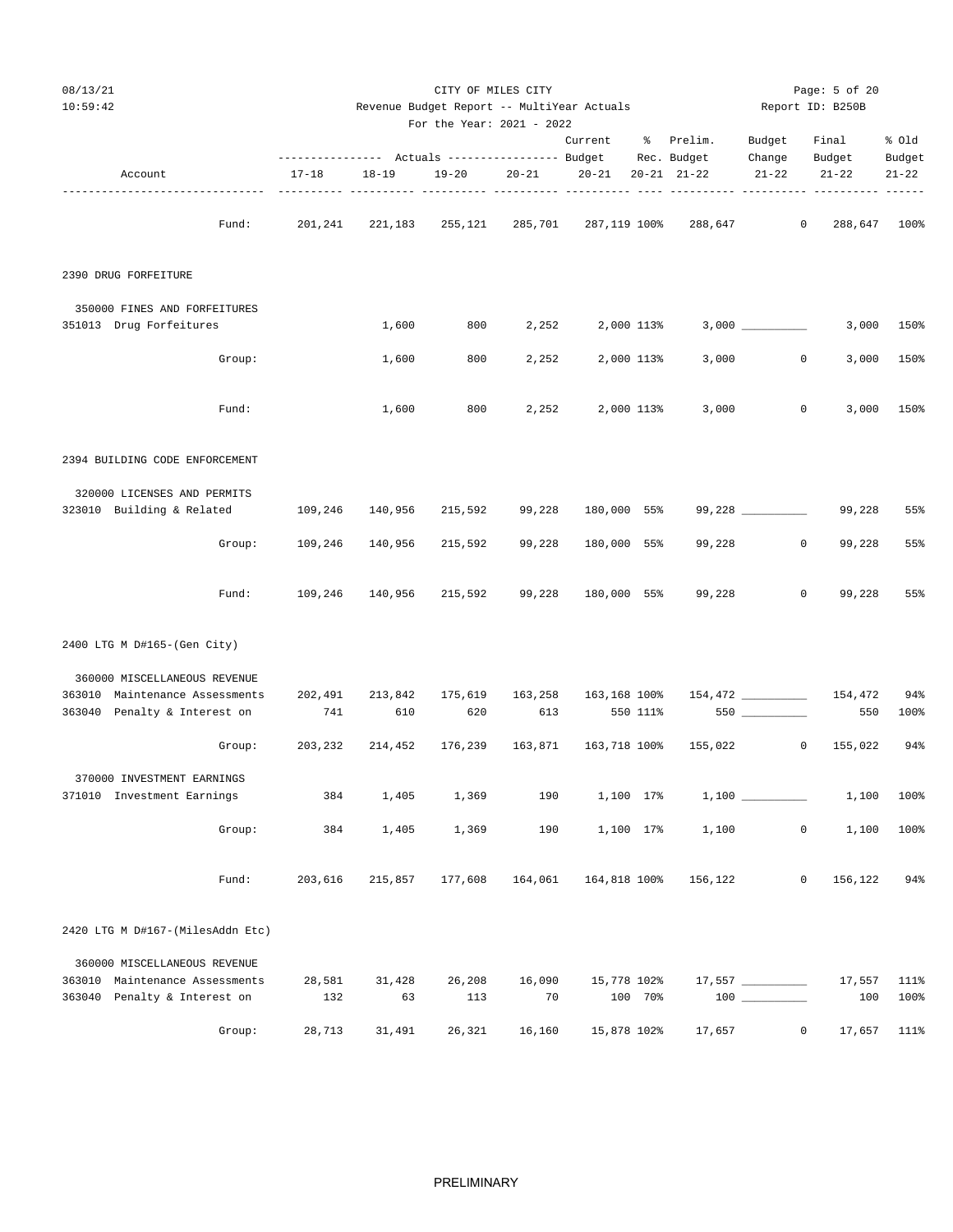| 08/13/21<br>10:59:42                                           |             | Revenue Budget Report -- MultiYear Actuals                   | Page: 6 of 20<br>Report ID: B250B |                         |                  |          |                                    |                     |                               |                     |
|----------------------------------------------------------------|-------------|--------------------------------------------------------------|-----------------------------------|-------------------------|------------------|----------|------------------------------------|---------------------|-------------------------------|---------------------|
|                                                                |             |                                                              | For the Year: 2021 - 2022         |                         |                  |          |                                    |                     |                               |                     |
|                                                                |             |                                                              |                                   |                         | Current          |          | % Prelim.                          | Budget              | Final                         | % old               |
| Account                                                        | $17 - 18$   | --------------- Actuals ---------------- Budget<br>$18 - 19$ | $19 - 20$                         | $20 - 21$               | $20 - 21$        |          | Rec. Budget<br>$20 - 21$ $21 - 22$ | Change<br>$21 - 22$ | Budget<br>$21 - 22$           | Budget<br>$21 - 22$ |
| 2420 LTG M D#167-(MilesAddn Etc)                               |             |                                                              |                                   |                         |                  |          |                                    |                     |                               |                     |
| 370000 INVESTMENT EARNINGS                                     |             |                                                              |                                   |                         |                  |          |                                    |                     |                               |                     |
| 371010 Investment Earnings                                     | 104         | 293                                                          | 304                               | 38                      |                  | 300 13%  |                                    |                     | 300                           | 100%                |
| Group:                                                         | 104         | 293                                                          | 304                               | 38                      |                  | 300 13%  | 300                                |                     | $\circ$<br>300                | 100%                |
| Fund:                                                          | 28,817      | 31,784                                                       | 26,625                            | 16,198                  |                  |          | 16,178 100% 17,957                 |                     | $\circ$<br>17,957             | 110%                |
| 2430 LTG M D#171-(Balsam Est)                                  |             |                                                              |                                   |                         |                  |          |                                    |                     |                               |                     |
| 360000 MISCELLANEOUS REVENUE                                   |             |                                                              |                                   |                         |                  |          |                                    |                     |                               |                     |
| 363010 Maintenance Assessments<br>363040 Penalty & Interest on | 5,072<br>11 | 4,931<br>9                                                   | 5,823<br>19                       | $5^{\circ}$             | 4,734 4,734 100% | 15 33%   |                                    | $15$ _________      | 8,987<br>15                   | 189%<br>100%        |
|                                                                |             |                                                              |                                   |                         |                  |          |                                    |                     |                               |                     |
| Group:                                                         | 5,083       | 4,940                                                        | 5,842                             | 4,739                   | 4,749 100%       |          | 9,002                              |                     | $\circ$<br>9,002              | 189%                |
| 370000 INVESTMENT EARNINGS<br>371010 Investment Earnings       | 30          | 45                                                           | 56                                | $\overline{\mathbf{3}}$ |                  | 300 1%   |                                    |                     | 300                           | 100%                |
|                                                                |             |                                                              |                                   |                         |                  |          |                                    |                     |                               |                     |
| Group:                                                         | 30          | 45                                                           | 56                                | $\overline{3}$          |                  | $300$ 1% | 300                                |                     | $\mathbf 0$<br>300            | 100%                |
| Fund:                                                          | 5,113       | 4,985                                                        | 5,898                             | 4,742                   | 5,049 94%        |          | 9,302                              |                     | $\circ$<br>9,302              | 184%                |
| 2440 LTG M D#172-(Main Str)                                    |             |                                                              |                                   |                         |                  |          |                                    |                     |                               |                     |
| 360000 MISCELLANEOUS REVENUE                                   |             |                                                              |                                   |                         |                  |          |                                    |                     |                               |                     |
| 363010 Maintenance Assessments                                 | 20,227      | 22,366                                                       | 33,543                            | 30,308                  |                  |          | 30,533 99% 32,308 __________       |                     | 32,308                        | 105%                |
| 363040 Penalty & Interest on                                   | 100         | 40                                                           | 74                                | 45                      |                  |          |                                    |                     | 0                             | 0%                  |
| Group:                                                         | 20,327      | 22,406                                                       | 33,617                            | 30,353                  | 30,633 99%       |          | 32,308                             |                     | $\mathbf 0$<br>32,308         | 105%                |
| 370000 INVESTMENT EARNINGS                                     |             |                                                              |                                   |                         |                  |          |                                    |                     |                               |                     |
| 371010 Investment Earnings                                     | 59          | 76                                                           | 71                                | 22                      |                  | 75 29%   |                                    |                     | 75                            | 100%                |
| Group:                                                         | 59          | 76                                                           | 71                                | 22                      |                  | 75 29%   | 75                                 |                     | $\mathbb O$<br>75             | 100%                |
| Fund:                                                          | 20,386      | 22,482                                                       | 33,688                            | 30,375                  | 30,708 99%       |          | 32,383                             |                     | $\mathsf{O}\xspace$<br>32,383 | 105%                |

2450 LTG M D#195-(SG-Trico)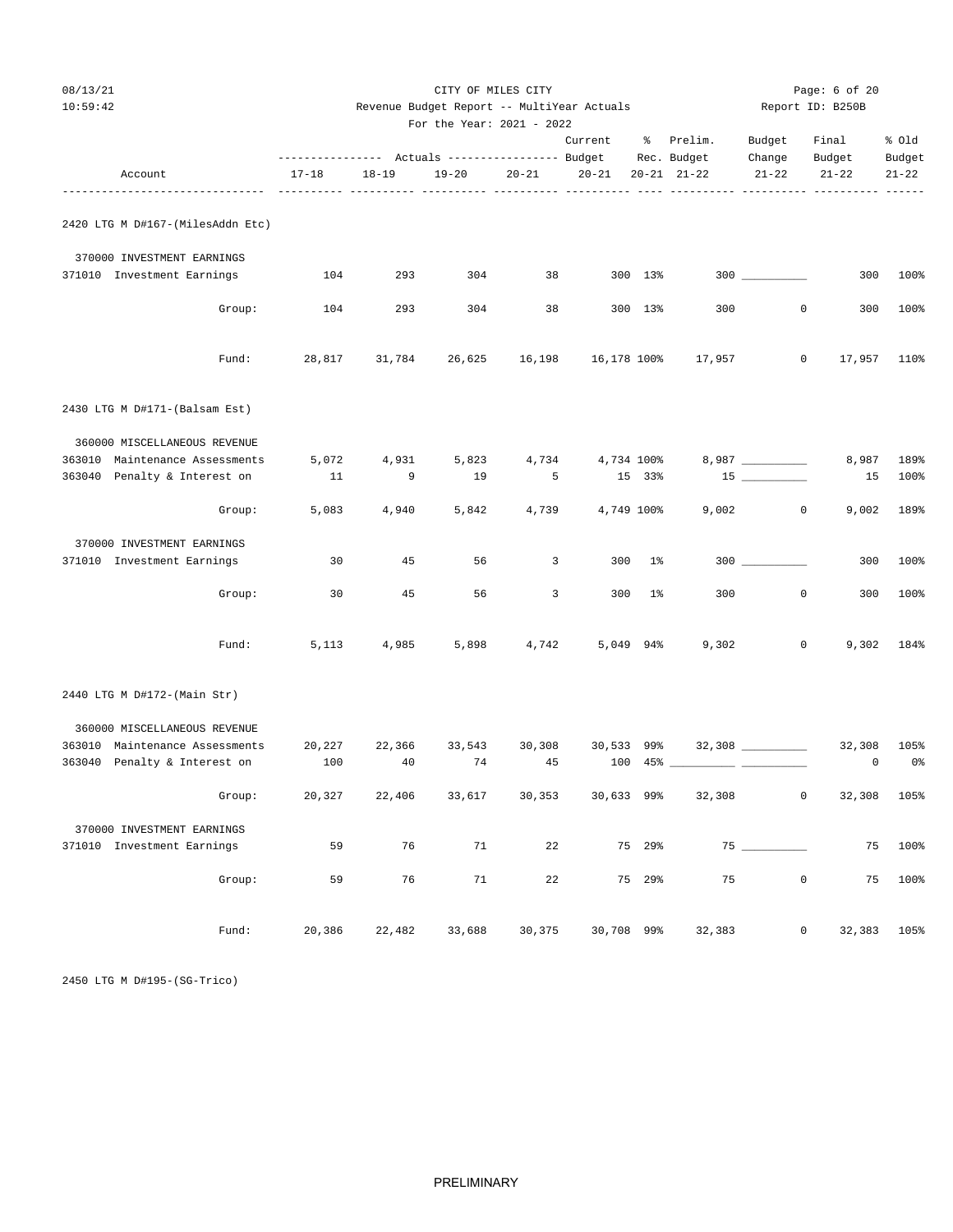| 087 | 13<br>$\prime$ | 21 |
|-----|----------------|----|
|-----|----------------|----|

| 08/13/21                                  |           |           |                                            | CITY OF MILES CITY |           |             |                                                                                                             |                     | Page: 7 of 20             |           |
|-------------------------------------------|-----------|-----------|--------------------------------------------|--------------------|-----------|-------------|-------------------------------------------------------------------------------------------------------------|---------------------|---------------------------|-----------|
| 10:59:42                                  |           |           | Revenue Budget Report -- MultiYear Actuals |                    |           |             |                                                                                                             |                     | Report ID: B250B          |           |
|                                           |           |           | For the Year: 2021 - 2022                  |                    |           |             |                                                                                                             |                     |                           |           |
|                                           |           |           |                                            |                    | Current   |             | % Prelim.                                                                                                   | Budget              | Final                     | % old     |
|                                           | $17 - 18$ |           |                                            |                    |           |             | Rec. Budget                                                                                                 | Change              | Budget                    | Budget    |
| Account<br>------------------------------ |           | $18 - 19$ | $19 - 20$                                  | $20 - 21$          | $20 - 21$ |             | $20 - 21$ $21 - 22$                                                                                         | $21 - 22$           | $21 - 22$                 | $21 - 22$ |
| 2450 LTG M D#195-(SG-Trico)               |           |           |                                            |                    |           |             |                                                                                                             |                     |                           |           |
| 360000 MISCELLANEOUS REVENUE              |           |           |                                            |                    |           |             |                                                                                                             |                     |                           |           |
| 363010 Maintenance Assessments            | 5,771     | 5,314     | 5,895                                      | 3,114              |           | 3,172 98%   |                                                                                                             | $7,085$ ___________ | 7,085                     | 223%      |
| 363040 Penalty & Interest on              | 19        | 5         | 8                                          | 4                  |           |             | $\begin{tabular}{c} 10 & 40* \end{tabular} \begin{tabular}{c} \textbf{---} & \textbf{---} \\ \end{tabular}$ |                     | 0                         | 0%        |
| Group:                                    | 5,790     | 5,319     | 5,903                                      | 3,118              |           | 3,182 98%   | 7,085                                                                                                       |                     | $\mathbf{0}$<br>7,085     | 222%      |
| 370000 INVESTMENT EARNINGS                |           |           |                                            |                    |           |             |                                                                                                             |                     |                           |           |
| 371010 Investment Earnings                | 895       | 1,055     | 824                                        | 5                  | 75        | 7%          |                                                                                                             |                     | 75                        | 100%      |
| Group:                                    | 895       | 1,055     | 824                                        | 5                  | 75        | 7%          | 75                                                                                                          |                     | $\mathbf{0}$<br>75        | 100%      |
| Fund:                                     | 6,685     | 6,374     | 6,727                                      | 3,123              |           | $3,257$ 96% | 7,160                                                                                                       |                     | 0<br>7,160                | 219%      |
| 2470 LTG M D#202-(SG-MDU&NV)              |           |           |                                            |                    |           |             |                                                                                                             |                     |                           |           |
| 360000 MISCELLANEOUS REVENUE              |           |           |                                            |                    |           |             |                                                                                                             |                     |                           |           |
| 363010 Maintenance Assessments            | 6,900     | 8,506     | 9,184                                      | 5,855              |           | 5,542 106%  |                                                                                                             |                     | 5,295                     | 95%       |
| 363040 Penalty & Interest on              | 18        | 33        | 57                                         | 44                 |           |             | 75 59% ______________ _____                                                                                 |                     | 0                         | 0%        |
| Group:                                    | 6,918     | 8,539     | 9,241                                      | 5,899              |           | 5,617 105%  | 5,295                                                                                                       | 0                   | 5,295                     | 94%       |
| 370000 INVESTMENT EARNINGS                |           |           |                                            |                    |           |             |                                                                                                             |                     |                           |           |
| 371010 Investment Earnings                | 16        | 25        | 56                                         | 9                  |           | 50 18%      |                                                                                                             | $50$ __________     | 50                        | 100%      |
| Group:                                    | 16        | 25        | 56                                         | 9                  |           | 50 18%      | 50                                                                                                          | $\mathbf 0$         | 50                        | 100%      |
| Fund:                                     | 6,934     | 8,564     | 9,297                                      | 5,908              |           | 5,667 104%  | 5,345                                                                                                       |                     | 5,345<br>0                | 94%       |
| 2480 LTG M M#173-(Milestown Estates)      |           |           |                                            |                    |           |             |                                                                                                             |                     |                           |           |
| 360000 MISCELLANEOUS REVENUE              |           |           |                                            |                    |           |             |                                                                                                             |                     |                           |           |
| 363010 Maintenance Assessments            | 1,407     | 2,697     | 2,874                                      | 2,999              |           | 3,276 92%   |                                                                                                             |                     | 3,183                     | 97%       |
| 363040 Penalty & Interest on              | 2         | 5         | 8                                          | $\overline{4}$     |           | 10 40%      |                                                                                                             |                     | 8                         | 80%       |
| Group:                                    | 1,409     | 2,702     | 2,882                                      | 3,003              |           | 3,286 91%   | 3,191                                                                                                       |                     | 0<br>3,191                | 97%       |
| 370000 INVESTMENT EARNINGS                |           |           |                                            |                    |           |             |                                                                                                             |                     |                           |           |
| 371010 Investment Earnings                | 15        | 32        | 14                                         | $\overline{a}$     |           | 20 10%      |                                                                                                             |                     | 20                        | 100%      |
| Group:                                    | 15        | 32        | 14                                         | $\overline{a}$     |           | 20 10%      | 20                                                                                                          |                     | $\mathsf{O}\xspace$<br>20 | 100%      |
| Fund:                                     | 1,424     | 2,734     | 2,896                                      | 3,005              |           | 3,306 91%   | 3,211                                                                                                       |                     | 3,211<br>0                | 97%       |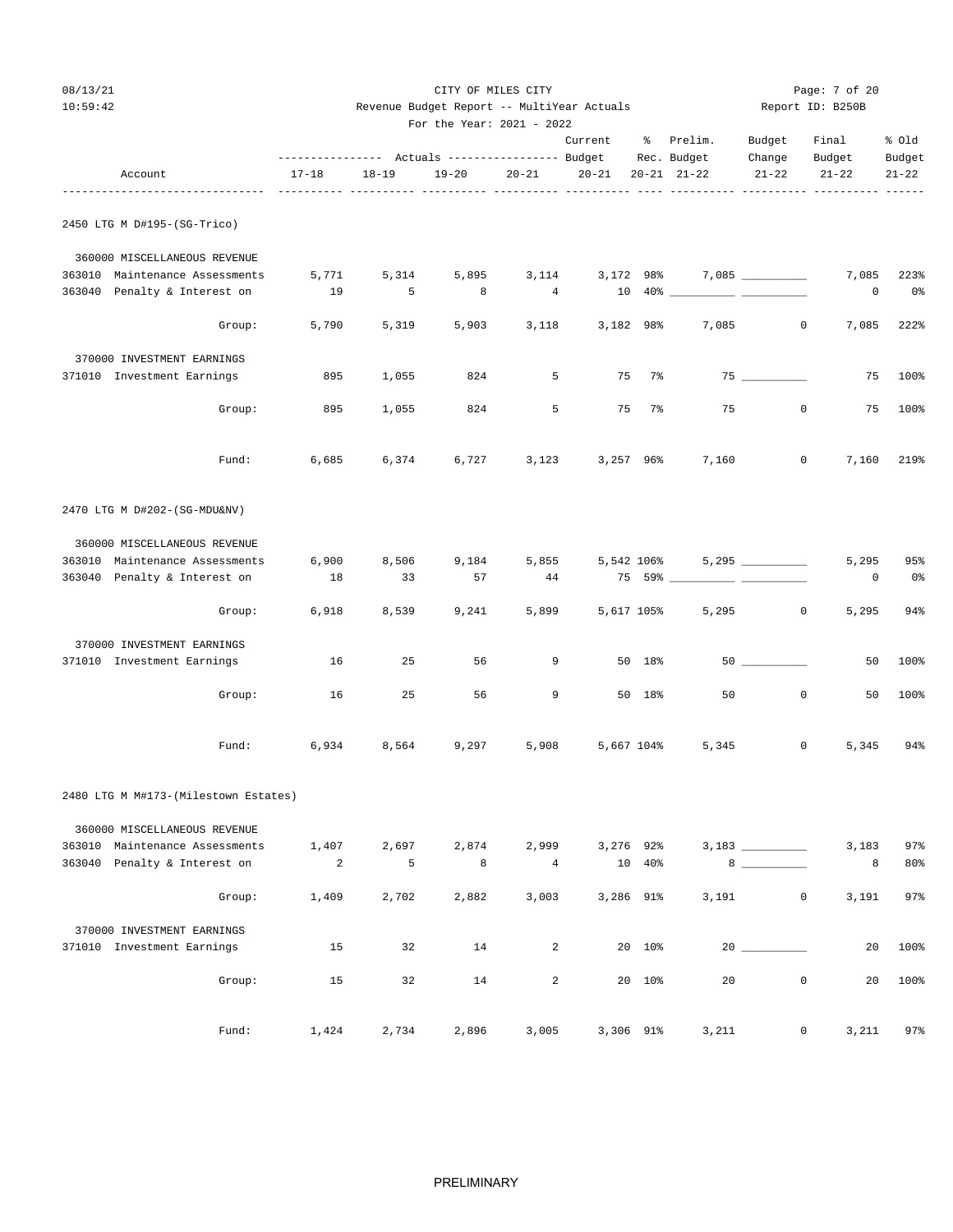| 08/13/21 |                                                                                                                      |                                                                              |                | CITY OF MILES CITY                         |           | Page: 8 of 20        |                |                                                                                                                                                                                                                                                                                                                        |              |                     |           |
|----------|----------------------------------------------------------------------------------------------------------------------|------------------------------------------------------------------------------|----------------|--------------------------------------------|-----------|----------------------|----------------|------------------------------------------------------------------------------------------------------------------------------------------------------------------------------------------------------------------------------------------------------------------------------------------------------------------------|--------------|---------------------|-----------|
| 10:59:42 |                                                                                                                      |                                                                              |                | Revenue Budget Report -- MultiYear Actuals |           |                      |                |                                                                                                                                                                                                                                                                                                                        |              | Report ID: B250B    |           |
|          |                                                                                                                      |                                                                              |                | For the Year: 2021 - 2022                  |           |                      |                |                                                                                                                                                                                                                                                                                                                        |              |                     |           |
|          |                                                                                                                      |                                                                              |                |                                            |           | Current              |                | % Prelim.                                                                                                                                                                                                                                                                                                              | Budget       | Final               | % old     |
|          |                                                                                                                      |                                                                              |                |                                            |           |                      |                |                                                                                                                                                                                                                                                                                                                        | Change       | Budget              | Budget    |
|          | Account                                                                                                              | 17-18                                                                        | $18 - 19$      | 19-20                                      | $20 - 21$ | 20-21 20-21 21-22    |                |                                                                                                                                                                                                                                                                                                                        | $21 - 22$    | $21 - 22$           | $21 - 22$ |
|          | 2510 STR MAINT DIST #204                                                                                             |                                                                              |                |                                            |           |                      |                |                                                                                                                                                                                                                                                                                                                        |              |                     |           |
|          | 310000 TAXES                                                                                                         |                                                                              |                |                                            |           |                      |                |                                                                                                                                                                                                                                                                                                                        |              |                     |           |
|          | 311010 Real Property Taxes                                                                                           |                                                                              | $-104$         |                                            |           | $\mathbf 0$          |                | $0$ $\frac{1}{2}$ $\frac{1}{2}$ $\frac{1}{2}$ $\frac{1}{2}$ $\frac{1}{2}$ $\frac{1}{2}$ $\frac{1}{2}$ $\frac{1}{2}$ $\frac{1}{2}$ $\frac{1}{2}$ $\frac{1}{2}$ $\frac{1}{2}$ $\frac{1}{2}$ $\frac{1}{2}$ $\frac{1}{2}$ $\frac{1}{2}$ $\frac{1}{2}$ $\frac{1}{2}$ $\frac{1}{2}$ $\frac{1}{2}$ $\frac{1}{2}$ $\frac{1}{2$ |              | 0                   | 0%        |
|          | Group:                                                                                                               |                                                                              | $-104$         |                                            |           | $\mathbf 0$          | 0%             | 0                                                                                                                                                                                                                                                                                                                      | $\mathbf{0}$ | $\mathbf 0$         | 0%        |
|          | 330000 INTERGOVERNMENTAL REVENUES                                                                                    |                                                                              |                |                                            |           |                      |                |                                                                                                                                                                                                                                                                                                                        |              |                     |           |
|          | 331113 FEMA -Projects                                                                                                |                                                                              |                | 29,198                                     |           |                      |                |                                                                                                                                                                                                                                                                                                                        |              | 0                   | 0%        |
|          | 331990 Federal Stimulus                                                                                              |                                                                              |                |                                            | 4,489     |                      |                |                                                                                                                                                                                                                                                                                                                        |              | 0                   | 0%        |
|          | 331993 COVID-19 Federal Stimulus                                                                                     |                                                                              |                |                                            | 3,935     |                      |                |                                                                                                                                                                                                                                                                                                                        |              | 0                   | 0%        |
|          | Group:                                                                                                               |                                                                              |                | 29,198                                     |           | 26,824 18,400 146%   |                | $\overline{0}$                                                                                                                                                                                                                                                                                                         | $\circ$      | $\mathbf 0$         | 0%        |
|          | 360000 MISCELLANEOUS REVENUE                                                                                         |                                                                              |                |                                            |           |                      |                |                                                                                                                                                                                                                                                                                                                        |              |                     |           |
|          | 362020 MISC REVENUE                                                                                                  |                                                                              | 600            |                                            |           |                      |                |                                                                                                                                                                                                                                                                                                                        |              | $\mathbf{0}$        | 0 %       |
|          | 363010 Maintenance Assessments 1,224,812 1,559,951 1,697,962 1,803,807 1,803,521 100% 1,861,961 __________ 1,861,961 |                                                                              |                |                                            |           |                      |                |                                                                                                                                                                                                                                                                                                                        |              |                     | 103%      |
|          | 363040 Penalty & Interest on $4,050$ 3,189 $4,192$ 5,288 $4,000$ 132% $4,000$ ________                               |                                                                              |                |                                            |           |                      |                |                                                                                                                                                                                                                                                                                                                        |              | 4,000               | 100%      |
|          | Group:                                                                                                               | 1,228,862 1,563,740 1,702,492 1,819,518 1,807,521 101% 1,865,961 0 1,865,961 |                |                                            |           |                      |                |                                                                                                                                                                                                                                                                                                                        |              |                     | 103%      |
|          | 370000 INVESTMENT EARNINGS                                                                                           |                                                                              |                |                                            |           |                      |                |                                                                                                                                                                                                                                                                                                                        |              |                     |           |
|          | 371010 Investment Earnings                                                                                           |                                                                              | 8,710 16,987   | 8,526                                      | 197       | $10,000$ 2%          |                |                                                                                                                                                                                                                                                                                                                        |              | 10,000              | 100%      |
|          | Group:                                                                                                               | 8,710                                                                        | 16,987         | 8,526                                      | 197       | 10,000               | 2 <sup>8</sup> |                                                                                                                                                                                                                                                                                                                        | 10,000 0     | 10,000              | 100%      |
|          | 380000 OTHER FINANCING SOURCES                                                                                       |                                                                              |                |                                            |           |                      |                |                                                                                                                                                                                                                                                                                                                        |              |                     |           |
|          | 383000 Interfund Operating                                                                                           | 117,344                                                                      | 99,939         | 42,086                                     | 734,469   | 684,208 107%         |                |                                                                                                                                                                                                                                                                                                                        |              | 132,524 132,524     | 19%       |
|          | Group:                                                                                                               |                                                                              | 117,344 99,939 | 42,086                                     |           | 734,469 684,208 107% |                |                                                                                                                                                                                                                                                                                                                        | 132,524 0    | 132,524             | 19%       |
|          | Fund:                                                                                                                | 1,354,916  1,680,562  1,782,302  2,581,008  2,520,129  102%  2,008,485       |                |                                            |           |                      |                |                                                                                                                                                                                                                                                                                                                        |              | $0 \quad 2,008,485$ | 79%       |
|          | 2520 STR MAINT DIST #205                                                                                             |                                                                              |                |                                            |           |                      |                |                                                                                                                                                                                                                                                                                                                        |              |                     |           |
|          | 330000 INTERGOVERNMENTAL REVENUES                                                                                    |                                                                              |                |                                            |           |                      |                |                                                                                                                                                                                                                                                                                                                        |              |                     |           |
|          | 331113 FEMA -Projects                                                                                                |                                                                              |                | 7,300                                      | 4,600     |                      |                |                                                                                                                                                                                                                                                                                                                        |              | 0                   | 0%        |
|          | 331990 Federal Stimulus                                                                                              |                                                                              |                |                                            | 1,122     |                      |                |                                                                                                                                                                                                                                                                                                                        |              | 0                   | 0%        |
|          | 331993 COVID-19 Federal Stimulus                                                                                     |                                                                              |                |                                            | 560       |                      |                |                                                                                                                                                                                                                                                                                                                        |              | 0                   | 0%        |
|          | Group:                                                                                                               |                                                                              |                | 7,300                                      | 6,282     |                      | 4,600 137%     | $\mathbf 0$                                                                                                                                                                                                                                                                                                            | $\mathbf 0$  | $\mathbf 0$         | 0%        |
|          | 360000 MISCELLANEOUS REVENUE                                                                                         |                                                                              |                |                                            |           |                      |                |                                                                                                                                                                                                                                                                                                                        |              |                     |           |
|          | 362020 MISC REVENUE                                                                                                  |                                                                              | 150            | 83                                         | 2,544     |                      |                |                                                                                                                                                                                                                                                                                                                        |              | 0                   | 0%        |
|          | 363010 Maintenance Assessments                                                                                       | 176,571                                                                      | 251,965        | 138,306                                    | 203,187   | 207,362 98%          |                |                                                                                                                                                                                                                                                                                                                        | 262,927      | 262,927             | 126%      |
|          | 363040 Penalty & Interest on                                                                                         | 1,151                                                                        | 893            | 1,106                                      | 816       | 1,000 82%            |                |                                                                                                                                                                                                                                                                                                                        |              | 1,000               | 100%      |

PRELIMINARY

Group: 177,722 253,008 139,495 206,547 208,362 99% 263,927 0 263,927 126%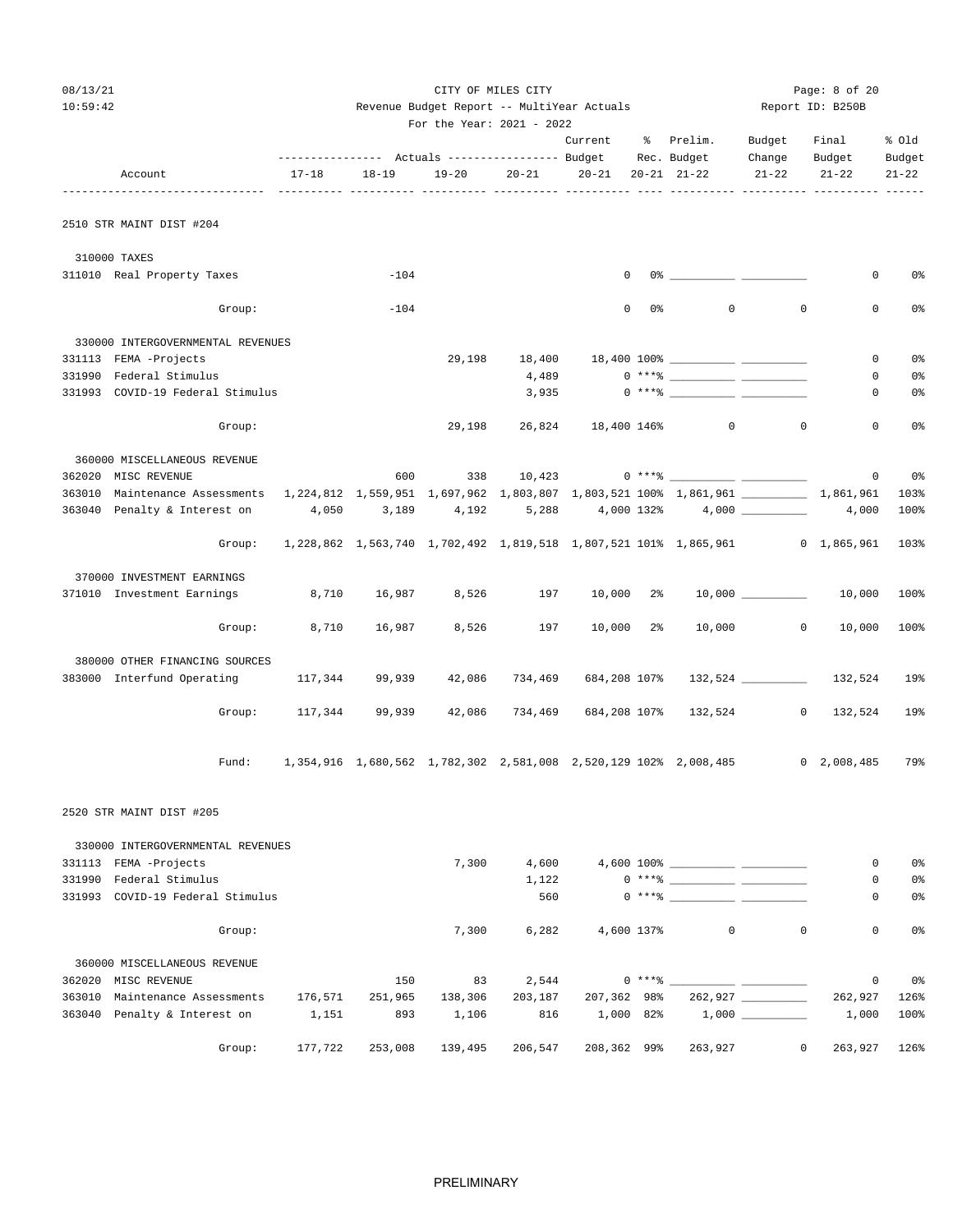| 08/13/21<br>10:59:42 |                                                                |        |           | Revenue Budget Report -- MultiYear Actuals | Page: 9 of 20<br>Report ID: B250B                                                                       |           |             |           |                                                                                                                                                                                                                                                                                                                        |                     |                     |                     |
|----------------------|----------------------------------------------------------------|--------|-----------|--------------------------------------------|---------------------------------------------------------------------------------------------------------|-----------|-------------|-----------|------------------------------------------------------------------------------------------------------------------------------------------------------------------------------------------------------------------------------------------------------------------------------------------------------------------------|---------------------|---------------------|---------------------|
|                      |                                                                |        |           |                                            | For the Year: 2021 - 2022                                                                               |           | Current     |           | % Prelim.                                                                                                                                                                                                                                                                                                              | Budget              | Final               | % Old               |
|                      | Account                                                        |        | $17 - 18$ | $18 - 19$                                  | --------------    Actuals ----------------    Budget                           Rec. Budget<br>$19 - 20$ | $20 - 21$ | $20 - 21$   |           | $20 - 21$ $21 - 22$                                                                                                                                                                                                                                                                                                    | Change<br>$21 - 22$ | Budget<br>$21 - 22$ | Budget<br>$21 - 22$ |
|                      | 2520 STR MAINT DIST #205                                       |        |           |                                            |                                                                                                         |           |             |           |                                                                                                                                                                                                                                                                                                                        |                     |                     |                     |
|                      | 370000 INVESTMENT EARNINGS                                     |        |           |                                            |                                                                                                         |           |             |           |                                                                                                                                                                                                                                                                                                                        |                     |                     |                     |
|                      | 371010 Investment Earnings                                     |        | 3,527     | 6,026                                      | 4,483                                                                                                   | 520       |             | 4,000 13% |                                                                                                                                                                                                                                                                                                                        | 4,000               |                     | 4,000 100%          |
|                      |                                                                | Group: | 3,527     | 6,026                                      | 4,483                                                                                                   | 520       |             | 4,000 13% | 4,000                                                                                                                                                                                                                                                                                                                  | $\mathbf{0}$        | 4,000               | 100%                |
|                      | 380000 OTHER FINANCING SOURCES                                 |        |           |                                            |                                                                                                         |           |             |           |                                                                                                                                                                                                                                                                                                                        |                     |                     |                     |
|                      | 383000 Interfund Operating                                     |        | 60,495    | 89,030                                     | 42,086                                                                                                  | 33,617    | 83,878 40%  |           |                                                                                                                                                                                                                                                                                                                        | $33,131$ _________  | 33,131              | 39%                 |
|                      |                                                                | Group: | 60,495    | 89,030                                     | 42,086                                                                                                  | 33,617    | 83,878 40%  |           | 33,131                                                                                                                                                                                                                                                                                                                 | $\circ$             | 33,131              | 39%                 |
|                      |                                                                | Fund:  | 241,744   |                                            | 348,064 193,364                                                                                         | 246,966   | 300,840 82% |           | 301,058                                                                                                                                                                                                                                                                                                                | $\circ$             | 301,058 100%        |                     |
|                      | 2540 STR MAINT DIST#207-(MILESTOWN ESTATES)                    |        |           |                                            |                                                                                                         |           |             |           |                                                                                                                                                                                                                                                                                                                        |                     |                     |                     |
|                      |                                                                |        |           |                                            |                                                                                                         |           |             |           |                                                                                                                                                                                                                                                                                                                        |                     |                     |                     |
|                      | 360000 MISCELLANEOUS REVENUE<br>363010 Maintenance Assessments |        | 7,725     | 4,984                                      | 6,512                                                                                                   | 4,251     |             | 4,620 92% |                                                                                                                                                                                                                                                                                                                        | $5,237$ __________  | 5,237               | 113%                |
|                      | 363040 Penalty & Interest on                                   |        | 19        | 14                                         | 23                                                                                                      | 14        |             |           |                                                                                                                                                                                                                                                                                                                        |                     | 0                   | 0%                  |
|                      |                                                                | Group: | 7,744     | 4,998                                      | 6,535                                                                                                   | 4,265     | 4,640 92%   |           | 5,237                                                                                                                                                                                                                                                                                                                  | $\circ$             | 5,237               | 112%                |
|                      | 370000 INVESTMENT EARNINGS                                     |        |           |                                            |                                                                                                         |           |             |           |                                                                                                                                                                                                                                                                                                                        |                     |                     |                     |
|                      | 371010 Investment Earnings                                     |        | 60        | 106                                        | 83                                                                                                      | 11        |             | 100 11%   |                                                                                                                                                                                                                                                                                                                        |                     | 100                 | 100%                |
|                      |                                                                | Group: | 60        | 106                                        | 83                                                                                                      | 11        |             | 100 11%   | 100                                                                                                                                                                                                                                                                                                                    | $\mathbf{0}$        | 100                 | 100%                |
|                      |                                                                | Fund:  | 7,804     | 5,104                                      | 6,618                                                                                                   | 4,276     | 4,740 90%   |           | 5,337                                                                                                                                                                                                                                                                                                                  | $\mathbf{0}$        |                     | 5,337 112%          |
|                      | 2701 Fire Grants                                               |        |           |                                            |                                                                                                         |           |             |           |                                                                                                                                                                                                                                                                                                                        |                     |                     |                     |
|                      | 330000 INTERGOVERNMENTAL REVENUES                              |        |           |                                            |                                                                                                         |           |             |           |                                                                                                                                                                                                                                                                                                                        |                     |                     |                     |
|                      | 331113 FEMA -Projects                                          |        |           |                                            | 222,334                                                                                                 |           | 300,000     | 0%        |                                                                                                                                                                                                                                                                                                                        | $300,000$ _________ | 300,000             | 100%                |
|                      |                                                                | Group: |           |                                            | 222,334                                                                                                 |           | 300,000     | 0%        | 300,000                                                                                                                                                                                                                                                                                                                | $\mathsf{O}$        | 300,000             | 100%                |
|                      | 340000 Charges for Services                                    |        |           |                                            |                                                                                                         |           |             |           |                                                                                                                                                                                                                                                                                                                        |                     |                     |                     |
|                      | 342025 Fire Dept Equip                                         |        | 275       | 250                                        |                                                                                                         |           | $\mathbf 0$ |           | $0$ $\frac{3}{2}$ $\frac{3}{2}$ $\frac{3}{2}$ $\frac{3}{2}$ $\frac{3}{2}$ $\frac{3}{2}$ $\frac{3}{2}$ $\frac{3}{2}$ $\frac{3}{2}$ $\frac{3}{2}$ $\frac{3}{2}$ $\frac{3}{2}$ $\frac{3}{2}$ $\frac{3}{2}$ $\frac{3}{2}$ $\frac{3}{2}$ $\frac{3}{2}$ $\frac{3}{2}$ $\frac{3}{2}$ $\frac{3}{2}$ $\frac{3}{2}$ $\frac{3}{2$ |                     | 0                   | 0 <sub>8</sub>      |
|                      |                                                                | Group: | 275       | 250                                        |                                                                                                         |           | 0           | 0%        | $\mathbb O$                                                                                                                                                                                                                                                                                                            | $\mathsf{O}\xspace$ | $\mathsf 0$         | 0%                  |
|                      | 360000 MISCELLANEOUS REVENUE                                   |        |           |                                            |                                                                                                         |           |             |           |                                                                                                                                                                                                                                                                                                                        |                     |                     |                     |
|                      | 362020 MISC REVENUE                                            |        |           |                                            |                                                                                                         | 2         | 24,087      | 0%        |                                                                                                                                                                                                                                                                                                                        | $25,000$ __________ | 25,000              | 103%                |
| 365040               | DONATIONS-FIRE/AMB                                             |        | 350       | 350                                        | 350                                                                                                     | 350       |             | 350 100%  |                                                                                                                                                                                                                                                                                                                        |                     | 350                 | 100%                |
|                      | 367000 Sale of Junk or Salvage                                 |        |           | 3,400                                      |                                                                                                         |           | 1,000       | 0%        |                                                                                                                                                                                                                                                                                                                        |                     | 1,000               | 100%                |
|                      |                                                                | Group: | 350       | 3,750                                      | 350                                                                                                     | 352       | 25,437      | $1\%$     | 26,350                                                                                                                                                                                                                                                                                                                 | $\mathbf{0}$        | 26,350              | 103%                |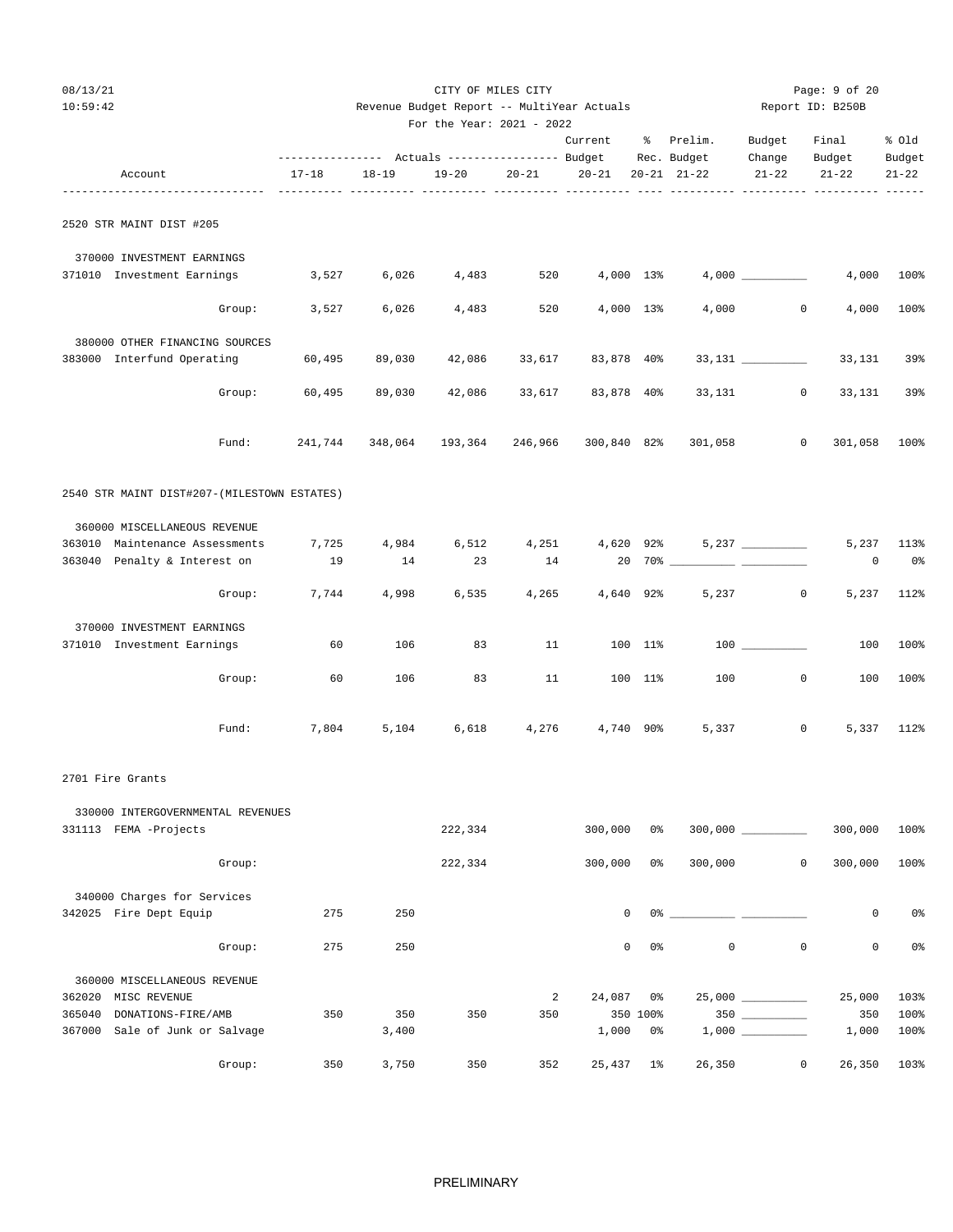| 08/13/21<br>10:59:42                                     |                   | Revenue Budget Report -- MultiYear Actuals | Page: 10 of 20<br>Report ID: B250B |                              |              |                  |                                                                                                                                                                                                                                                                                                                        |                     |                     |                      |
|----------------------------------------------------------|-------------------|--------------------------------------------|------------------------------------|------------------------------|--------------|------------------|------------------------------------------------------------------------------------------------------------------------------------------------------------------------------------------------------------------------------------------------------------------------------------------------------------------------|---------------------|---------------------|----------------------|
|                                                          |                   |                                            | For the Year: 2021 - 2022          |                              | Current      |                  | % Prelim.                                                                                                                                                                                                                                                                                                              | Budget              | Final               | % 01d                |
| Account                                                  | $17 - 18$         | $18 - 19$                                  | $19 - 20$                          | $20 - 21$                    | $20 - 21$    |                  | $20 - 21$ $21 - 22$                                                                                                                                                                                                                                                                                                    | Change<br>$21 - 22$ | Budget<br>$21 - 22$ | Budget<br>$21 - 22$  |
| 2701 Fire Grants                                         |                   |                                            |                                    |                              |              |                  |                                                                                                                                                                                                                                                                                                                        |                     |                     |                      |
| 380000 OTHER FINANCING SOURCES                           |                   |                                            |                                    |                              |              |                  |                                                                                                                                                                                                                                                                                                                        |                     |                     |                      |
| 382010 Sale of Fixed Assets                              |                   | 750                                        |                                    |                              |              | $\mathbf 0$      | $0$ $\frac{1}{2}$ $\frac{1}{2}$ $\frac{1}{2}$ $\frac{1}{2}$ $\frac{1}{2}$ $\frac{1}{2}$ $\frac{1}{2}$ $\frac{1}{2}$ $\frac{1}{2}$ $\frac{1}{2}$ $\frac{1}{2}$ $\frac{1}{2}$ $\frac{1}{2}$ $\frac{1}{2}$ $\frac{1}{2}$ $\frac{1}{2}$ $\frac{1}{2}$ $\frac{1}{2}$ $\frac{1}{2}$ $\frac{1}{2}$ $\frac{1}{2}$ $\frac{1}{2$ |                     | 0                   | 0%                   |
| Group:                                                   |                   | 750                                        |                                    |                              |              | 0<br>0%          | $\circ$                                                                                                                                                                                                                                                                                                                | $\mathbf{0}$        | $\mathbf 0$         | 0%                   |
| Fund:                                                    | 625               | 4,750                                      | 222,684                            | 352                          | $325,437$ 0% |                  | 326,350                                                                                                                                                                                                                                                                                                                | 0                   | 326,350             | 100%                 |
| 2820 GAS TAX                                             |                   |                                            |                                    |                              |              |                  |                                                                                                                                                                                                                                                                                                                        |                     |                     |                      |
| 330000 INTERGOVERNMENTAL REVENUES                        |                   |                                            |                                    |                              |              |                  |                                                                                                                                                                                                                                                                                                                        |                     |                     |                      |
| 335040 Gasoline Tax                                      | 176,877           | 174,635                                    | 172,514                            | 170,208                      | 170,208 100% |                  |                                                                                                                                                                                                                                                                                                                        |                     | 168,142             | 98%                  |
| Group:                                                   | 176,877           | 174,635                                    | 172,514                            | 170,208                      | 170,208 100% |                  | 168,142                                                                                                                                                                                                                                                                                                                | $\circ$             | 168,142             | 98%                  |
| Fund:                                                    |                   | 176,877 174,635                            | 172,514                            | 170,208                      |              |                  | 170,208 100% 168,142                                                                                                                                                                                                                                                                                                   | $\circ$             | 168,142             | 98%                  |
| 2821 HB473- Fuel Tax                                     |                   |                                            |                                    |                              |              |                  |                                                                                                                                                                                                                                                                                                                        |                     |                     |                      |
| 330000 INTERGOVERNMENTAL REVENUES                        |                   |                                            |                                    |                              |              |                  |                                                                                                                                                                                                                                                                                                                        |                     |                     |                      |
| 335041 HB473                                             | 65,816            | 138,752                                    | 197,026                            | 195,414                      | 100,000 195% |                  |                                                                                                                                                                                                                                                                                                                        |                     | 200,000             | 200%                 |
|                                                          | 65,816<br>Group:  | 138,752                                    | 197,026                            | 195,414                      | 100,000 195% |                  | 200,000                                                                                                                                                                                                                                                                                                                | $\mathbf 0$         | 200,000             | 200%                 |
| 380000 OTHER FINANCING SOURCES                           |                   |                                            |                                    |                              |              |                  |                                                                                                                                                                                                                                                                                                                        |                     |                     |                      |
| 383000 Interfund Operating                               | 3,291             | 6,938                                      | 9,851                              |                              | 5,000        | 0 %              |                                                                                                                                                                                                                                                                                                                        |                     | 10,000              | 200%                 |
| Group:                                                   | 3,291             | 6,938                                      | 9,851                              |                              | 5,000        | 0 %              | 10,000                                                                                                                                                                                                                                                                                                                 | $\circ$             | 10,000              | 200%                 |
| Fund:                                                    | 69,107            | 145,690                                    |                                    | 206,877 195,414 105,000 186% |              |                  | 210,000                                                                                                                                                                                                                                                                                                                | 0                   | 210,000             | 200%                 |
| 2850 Southeastern Montana Dispatch-911                   |                   |                                            |                                    |                              |              |                  |                                                                                                                                                                                                                                                                                                                        |                     |                     |                      |
| 330000 INTERGOVERNMENTAL REVENUES                        |                   |                                            |                                    |                              |              |                  |                                                                                                                                                                                                                                                                                                                        |                     |                     |                      |
| 335080 Basic 911 Funds                                   | 65,680            | 131,949                                    | 222,820                            | 209,323                      |              |                  | 201,000 104% 267,677 __________                                                                                                                                                                                                                                                                                        |                     | 267,677             | 133%                 |
| 335081 Enhanced 911 Funds<br>335082 911 - WIRELESS FUNDS | 65,680<br>108,298 | 62,932<br>38,198                           |                                    |                              |              | $\mathbf 0$<br>0 |                                                                                                                                                                                                                                                                                                                        |                     | 0<br>0              | 0%<br>0 <sup>o</sup> |
| Group:                                                   | 239,658           | 233,079                                    | 222,820                            | 209,323                      | 201,000 104% |                  | 267,677                                                                                                                                                                                                                                                                                                                | $\overline{0}$      | 267,677             | 133%                 |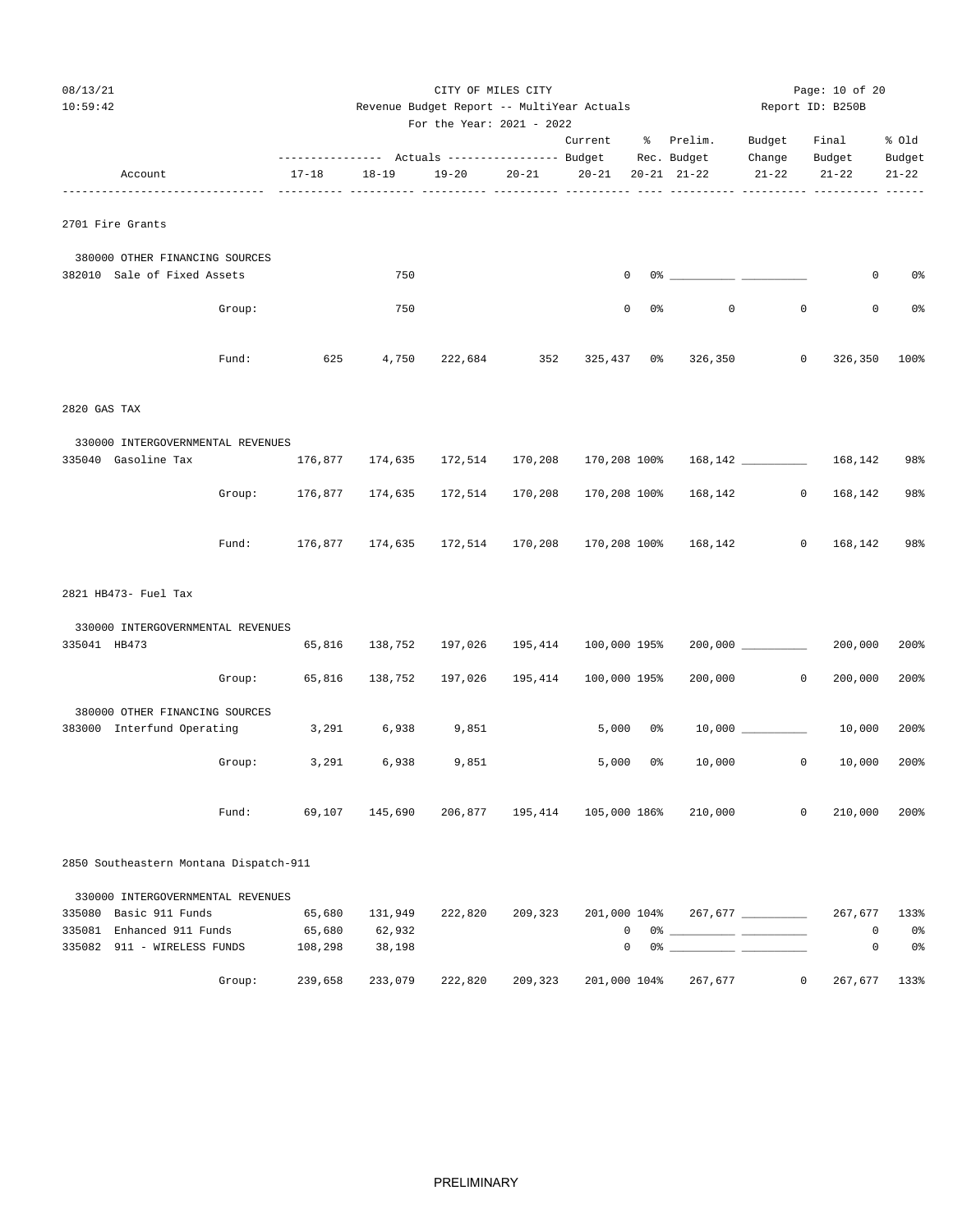| 08/13/21<br>10:59:42 |                                        |           |           | CITY OF MILES CITY<br>Revenue Budget Report -- MultiYear Actuals<br>For the Year: 2021 - 2022 |           | Page: 11 of 20<br>Report ID: B250B |                |                                                                                                                                                                                                                                                                                                                          |                     |                            |                     |
|----------------------|----------------------------------------|-----------|-----------|-----------------------------------------------------------------------------------------------|-----------|------------------------------------|----------------|--------------------------------------------------------------------------------------------------------------------------------------------------------------------------------------------------------------------------------------------------------------------------------------------------------------------------|---------------------|----------------------------|---------------------|
|                      |                                        |           |           |                                                                                               |           | Current                            |                | % Prelim.                                                                                                                                                                                                                                                                                                                | Budget              | Final                      | % old               |
|                      | Account                                | $17 - 18$ | $18 - 19$ | $19 - 20$                                                                                     | $20 - 21$ | $20 - 21$                          |                | $20 - 21$ $21 - 22$                                                                                                                                                                                                                                                                                                      | Change<br>$21 - 22$ | Budget<br>$21 - 22$        | Budget<br>$21 - 22$ |
|                      | 2850 Southeastern Montana Dispatch-911 |           |           |                                                                                               |           |                                    |                |                                                                                                                                                                                                                                                                                                                          |                     |                            |                     |
|                      | 370000 INVESTMENT EARNINGS             |           |           |                                                                                               |           |                                    |                |                                                                                                                                                                                                                                                                                                                          |                     |                            |                     |
|                      | 371010 Investment Earnings             | 4,111     | 9,201     | 2,866                                                                                         | 147       |                                    |                |                                                                                                                                                                                                                                                                                                                          |                     | 0                          | 0%                  |
|                      | Group:                                 | 4,111     | 9,201     | 2,866                                                                                         | 147       | 9,051                              | $2\%$          | 0                                                                                                                                                                                                                                                                                                                        | $\mathbf 0$         | 0                          | 0%                  |
|                      | Fund:                                  | 243,769   | 242,280   | 225,686                                                                                       | 209,470   |                                    |                | 210,051 100% 267,677                                                                                                                                                                                                                                                                                                     | 0                   | 267,677                    | 127%                |
| 2880 LIBRARY GRANTS  |                                        |           |           |                                                                                               |           |                                    |                |                                                                                                                                                                                                                                                                                                                          |                     |                            |                     |
|                      | 330000 INTERGOVERNMENTAL REVENUES      |           |           |                                                                                               |           |                                    |                |                                                                                                                                                                                                                                                                                                                          |                     |                            |                     |
|                      | 334100 Library - State Aid             |           |           | 5,399                                                                                         | 5,399     |                                    |                |                                                                                                                                                                                                                                                                                                                          |                     | 5,399                      | 100%                |
| 334104 Sagebrush Fed | 334101 HB#193-Interlibrary Loan        |           |           | 5,950                                                                                         |           | 5,000                              |                |                                                                                                                                                                                                                                                                                                                          |                     | $\mathbf 0$<br>$\mathbf 0$ | 0%<br>0%            |
|                      | 334105 Sagebrush Fed/Coal Sev 4,897    |           | 5,027     |                                                                                               | 5,756     |                                    | $0***8$        |                                                                                                                                                                                                                                                                                                                          |                     |                            | $4,806$ *****%      |
|                      | 334107 Humanities Montana Grant        |           |           |                                                                                               |           | $\mathbf{0}$                       | 0 %            |                                                                                                                                                                                                                                                                                                                          |                     |                            | $1,000$ *****%      |
|                      | Group:                                 | 4,897     | 5,027     | 11,349                                                                                        | 11,155    | 16,156 69%                         |                |                                                                                                                                                                                                                                                                                                                          | $11,205$ 0          | 11,205                     | 69%                 |
|                      | 340000 Charges for Services            |           |           |                                                                                               |           |                                    |                |                                                                                                                                                                                                                                                                                                                          |                     |                            |                     |
|                      | 346073 One Time Endowments             |           |           |                                                                                               |           | $\mathbf{0}$                       | 0 %            |                                                                                                                                                                                                                                                                                                                          |                     |                            | $1,000$ *****%      |
|                      | Group:                                 |           |           |                                                                                               |           | $\mathbf{0}$                       | 0%             | 1,000                                                                                                                                                                                                                                                                                                                    | $\circ$             |                            | $1,000$ ******      |
|                      | 360000 MISCELLANEOUS REVENUE           |           |           |                                                                                               |           |                                    |                |                                                                                                                                                                                                                                                                                                                          |                     |                            |                     |
|                      | 365035 Donation-Library Board of       |           |           |                                                                                               | 63        |                                    | $0$ *** $%$    |                                                                                                                                                                                                                                                                                                                          | $1,500$ _________   |                            | $1,500$ *****%      |
|                      | Group:                                 |           |           |                                                                                               | 63        |                                    | 0 ****         | 1,500                                                                                                                                                                                                                                                                                                                    | $\overline{0}$      |                            | $1,500$ *****%      |
|                      | 380000 OTHER FINANCING SOURCES         |           |           |                                                                                               |           |                                    |                |                                                                                                                                                                                                                                                                                                                          |                     |                            |                     |
|                      | 383000 Interfund Operating             |           | 87,551    |                                                                                               |           | 0                                  | 0%             |                                                                                                                                                                                                                                                                                                                          |                     | 0                          | 0%                  |
|                      | Group:                                 |           | 87,551    |                                                                                               |           | $\mathbf 0$                        | 0 <sup>8</sup> | $\mathbf 0$                                                                                                                                                                                                                                                                                                              | $\mathbf 0$         | $\mathbf 0$                | 0 <sup>°</sup>      |
|                      | Fund:                                  |           |           |                                                                                               |           |                                    |                | 4,897 92,578 11,349 11,218 16,156 69% 13,705                                                                                                                                                                                                                                                                             | $\circ$             | 13,705                     | 84%                 |
|                      | 2935 Historic Preservation             |           |           |                                                                                               |           |                                    |                |                                                                                                                                                                                                                                                                                                                          |                     |                            |                     |
|                      | 330000 INTERGOVERNMENTAL REVENUES      |           |           |                                                                                               |           |                                    |                |                                                                                                                                                                                                                                                                                                                          |                     |                            |                     |
|                      | 331993 COVID-19 Federal Stimulus       |           |           |                                                                                               | 1,120     |                                    |                | $0***$ $\frac{1}{2}$ $\frac{1}{2}$ $\frac{1}{2}$ $\frac{1}{2}$ $\frac{1}{2}$ $\frac{1}{2}$ $\frac{1}{2}$ $\frac{1}{2}$ $\frac{1}{2}$ $\frac{1}{2}$ $\frac{1}{2}$ $\frac{1}{2}$ $\frac{1}{2}$ $\frac{1}{2}$ $\frac{1}{2}$ $\frac{1}{2}$ $\frac{1}{2}$ $\frac{1}{2}$ $\frac{1}{2}$ $\frac{1}{2}$ $\frac{1}{2}$ $\frac{1}{$ |                     | $\overline{0}$             | 0%                  |
| 334000 State Grants  |                                        | 5,500     | 5,500     | 5,500                                                                                         | 6,000     | 6,000 100%                         |                |                                                                                                                                                                                                                                                                                                                          | 84,480              |                            | 84,480 1408%        |
|                      | Group:                                 | 5,500     | 5,500     | 5,500                                                                                         | 7,120     | 6,000 119%                         |                | 84,480                                                                                                                                                                                                                                                                                                                   | $\circ$             |                            | 84,480 1408%        |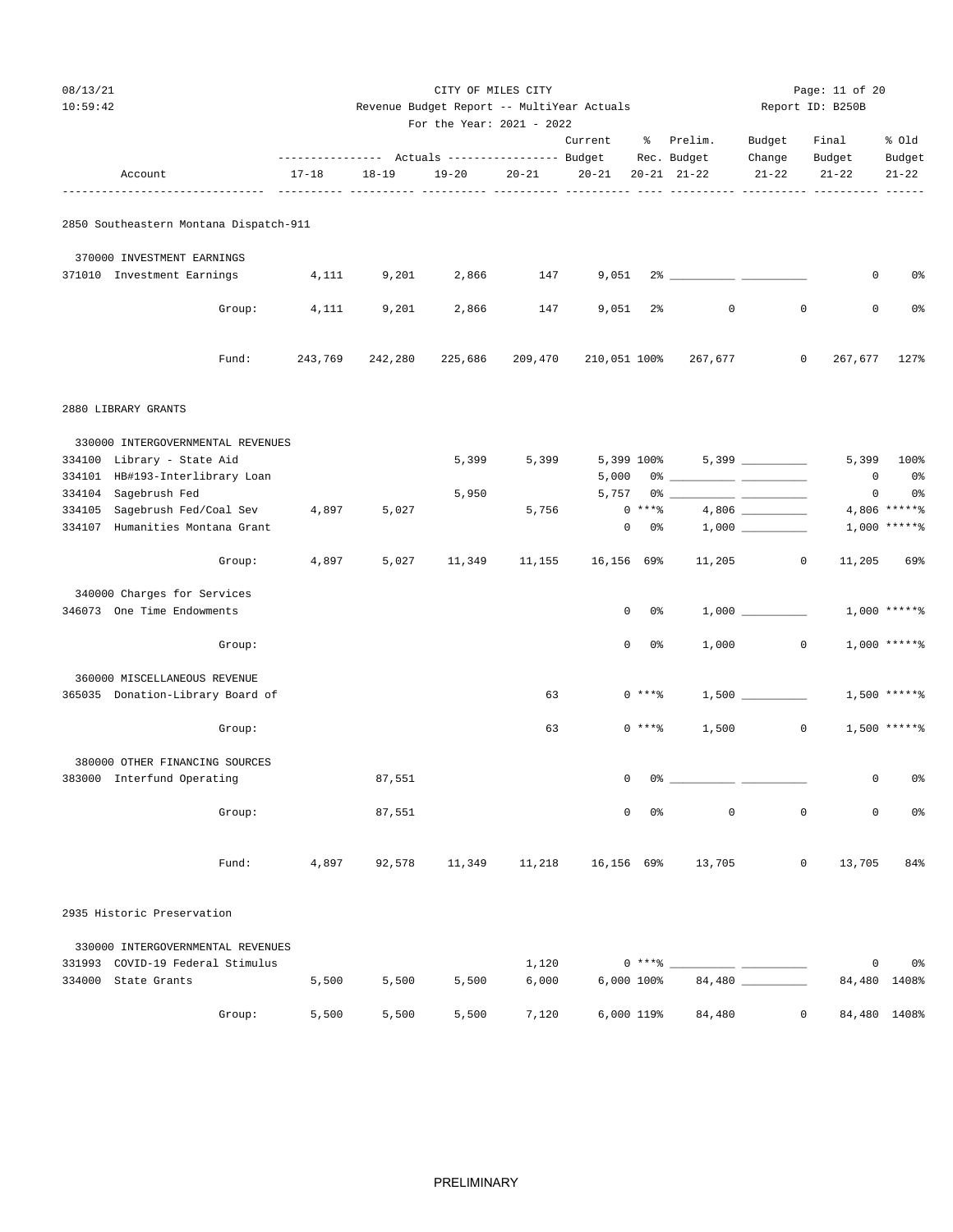| 08/13/21<br>10:59:42                                         |                                                                    |           | CITY OF MILES CITY<br>Revenue Budget Report -- MultiYear Actuals<br>For the Year: 2021 - 2022 |           | Page: 12 of 20<br>Report ID: B250B |                             |                                                                                                                                                                                                                                                                                                                                                                    |                   |                 |                                 |
|--------------------------------------------------------------|--------------------------------------------------------------------|-----------|-----------------------------------------------------------------------------------------------|-----------|------------------------------------|-----------------------------|--------------------------------------------------------------------------------------------------------------------------------------------------------------------------------------------------------------------------------------------------------------------------------------------------------------------------------------------------------------------|-------------------|-----------------|---------------------------------|
|                                                              | --------------- Actuals ---------------- Budget Rec. Budget Change |           |                                                                                               |           | Current % Prelim.                  |                             |                                                                                                                                                                                                                                                                                                                                                                    | Budget            | Final<br>Budget | % Old<br>Budget                 |
| Account<br>----------------------------                      | $17 - 18$                                                          | $18 - 19$ | $19 - 20$                                                                                     | $20 - 21$ | $20-21$ $20-21$ $21-22$            |                             |                                                                                                                                                                                                                                                                                                                                                                    | $21 - 22$         | $21 - 22$       | $21 - 22$                       |
| 2935 Historic Preservation                                   |                                                                    |           |                                                                                               |           |                                    |                             |                                                                                                                                                                                                                                                                                                                                                                    |                   |                 |                                 |
| 360000 MISCELLANEOUS REVENUE<br>362020 MISC REVENUE          |                                                                    |           | 90                                                                                            |           |                                    |                             | $0 \t 0 \t 2,000$ _________                                                                                                                                                                                                                                                                                                                                        |                   |                 | $2,000$ *****%                  |
| 365050 Preservation-LPAnderson                               | 18                                                                 |           |                                                                                               |           | 0                                  |                             | $0$ $\frac{1}{2}$ $\frac{1}{2}$ $\frac{1}{2}$ $\frac{1}{2}$ $\frac{1}{2}$ $\frac{1}{2}$ $\frac{1}{2}$ $\frac{1}{2}$ $\frac{1}{2}$ $\frac{1}{2}$ $\frac{1}{2}$ $\frac{1}{2}$ $\frac{1}{2}$ $\frac{1}{2}$ $\frac{1}{2}$ $\frac{1}{2}$ $\frac{1}{2}$ $\frac{1}{2}$ $\frac{1}{2}$ $\frac{1}{2}$ $\frac{1}{2}$ $\frac{1}{2$                                             |                   | 0               | 0%                              |
| Group:                                                       | 18                                                                 |           | 90                                                                                            |           | $\circ$                            |                             |                                                                                                                                                                                                                                                                                                                                                                    | $2,000$ 0         |                 | $2,000$ ***** %                 |
| 380000 OTHER FINANCING SOURCES                               |                                                                    |           |                                                                                               |           |                                    |                             |                                                                                                                                                                                                                                                                                                                                                                    |                   |                 |                                 |
| 383000 Interfund Operating                                   | 2,200                                                              | 2,200     | 2,200                                                                                         | 3,000     |                                    |                             | 3,000 100% __________ __                                                                                                                                                                                                                                                                                                                                           |                   | $\circ$         | 0%                              |
| Group:                                                       | 2,200                                                              | 2,200     | 2,200                                                                                         | 3,000     | 3,000 100%                         |                             | $\circ$                                                                                                                                                                                                                                                                                                                                                            | $\mathbf 0$       | $\mathbf{0}$    | 0%                              |
| Fund:                                                        | 7,718                                                              | 7,700     | 7,790                                                                                         | 10,120    |                                    |                             | 9,000 112% 86,480                                                                                                                                                                                                                                                                                                                                                  | $\circ$           |                 | 86,480 960%                     |
| 2940 HOUSING AUTHORITY                                       |                                                                    |           |                                                                                               |           |                                    |                             |                                                                                                                                                                                                                                                                                                                                                                    |                   |                 |                                 |
| 330000 INTERGOVERNMENTAL REVENUES                            |                                                                    |           |                                                                                               |           |                                    |                             |                                                                                                                                                                                                                                                                                                                                                                    |                   |                 |                                 |
| 331010 CDBG/HOME GRANTS                                      | 5,000                                                              |           |                                                                                               |           | 0                                  |                             |                                                                                                                                                                                                                                                                                                                                                                    |                   | 0               | 0%                              |
| Group:                                                       | 5,000                                                              |           |                                                                                               |           | $\mathbf 0$                        | 0 <sup>°</sup>              | $\mathbf 0$                                                                                                                                                                                                                                                                                                                                                        | $\mathbf 0$       | $\mathbf 0$     | 0%                              |
| Fund:                                                        | 5,000                                                              |           |                                                                                               |           | $\mathbf 0$                        | 0%                          | $\mathbf{0}$                                                                                                                                                                                                                                                                                                                                                       | $\mathbf 0$       | $\mathbf 0$     | 0%                              |
| 2985 RETIRED SENIOR VOLUNTEER PROG (RSVP)                    |                                                                    |           |                                                                                               |           |                                    |                             |                                                                                                                                                                                                                                                                                                                                                                    |                   |                 |                                 |
| 330000 INTERGOVERNMENTAL REVENUES                            |                                                                    |           |                                                                                               |           |                                    |                             |                                                                                                                                                                                                                                                                                                                                                                    |                   |                 |                                 |
| 331165 RSVP FEDERAL GRANTS                                   | 78,912                                                             | 79,412    | 80,329                                                                                        | 91,412    |                                    |                             | 86,412 106% 86,412 ________                                                                                                                                                                                                                                                                                                                                        |                   | 86,412          | 100%                            |
| 331166 RSVP-Fallon/Custer                                    |                                                                    |           | 6,083                                                                                         |           |                                    |                             | $\begin{picture}(150,10) \put(0,0){\vector(1,0){100}} \put(15,0){\vector(1,0){100}} \put(15,0){\vector(1,0){100}} \put(15,0){\vector(1,0){100}} \put(15,0){\vector(1,0){100}} \put(15,0){\vector(1,0){100}} \put(15,0){\vector(1,0){100}} \put(15,0){\vector(1,0){100}} \put(15,0){\vector(1,0){100}} \put(15,0){\vector(1,0){100}} \put(15,0){\vector(1,0){100}}$ |                   | $\mathbf 0$     | 0%                              |
| Group:                                                       | 78,912                                                             | 79,412    | 86,412                                                                                        | 91,412    | 86,412 106%                        |                             | 86,412                                                                                                                                                                                                                                                                                                                                                             | $\overline{0}$    |                 | 86,412 100%                     |
| 360000 MISCELLANEOUS REVENUE                                 |                                                                    |           |                                                                                               |           |                                    |                             |                                                                                                                                                                                                                                                                                                                                                                    |                   |                 |                                 |
| 362020 MISC REVENUE                                          | 18,400                                                             | 17,345    | 20,414                                                                                        | 6,368     | 18,600 34%                         |                             |                                                                                                                                                                                                                                                                                                                                                                    | 24,000 __________ |                 | 24,000 129%                     |
| 362023 RSVP- Excess/Fund RAISING<br>365000 Contributions and | 324                                                                |           |                                                                                               | 1,262     |                                    | $0\qquad 0$ %<br>$0***$ $*$ |                                                                                                                                                                                                                                                                                                                                                                    |                   | $\mathsf 0$     | 16,500 ******<br>0 <sup>o</sup> |
|                                                              |                                                                    |           |                                                                                               |           |                                    |                             |                                                                                                                                                                                                                                                                                                                                                                    |                   |                 |                                 |
| Group:                                                       | 18,724                                                             | 17,345    | 20,414                                                                                        | 7,630     | 18,600 41%                         |                             | 40,500                                                                                                                                                                                                                                                                                                                                                             | 0                 | 40,500          | 217%                            |
| 370000 INVESTMENT EARNINGS                                   |                                                                    |           |                                                                                               |           |                                    |                             |                                                                                                                                                                                                                                                                                                                                                                    |                   |                 |                                 |
| 371010 Investment Earnings                                   | 168                                                                | 290       | 142                                                                                           | 24        |                                    | $0***8$                     |                                                                                                                                                                                                                                                                                                                                                                    |                   |                 | $200$ ***** %                   |
| Group:                                                       | 168                                                                | 290       | 142                                                                                           | 24        |                                    | $0***8$                     | 200                                                                                                                                                                                                                                                                                                                                                                | $\mathbf 0$       |                 | $200$ ***** %                   |

PRELIMINARY

Fund: 97,804 97,047 106,968 99,066 105,012 94% 127,112 0 127,112 121%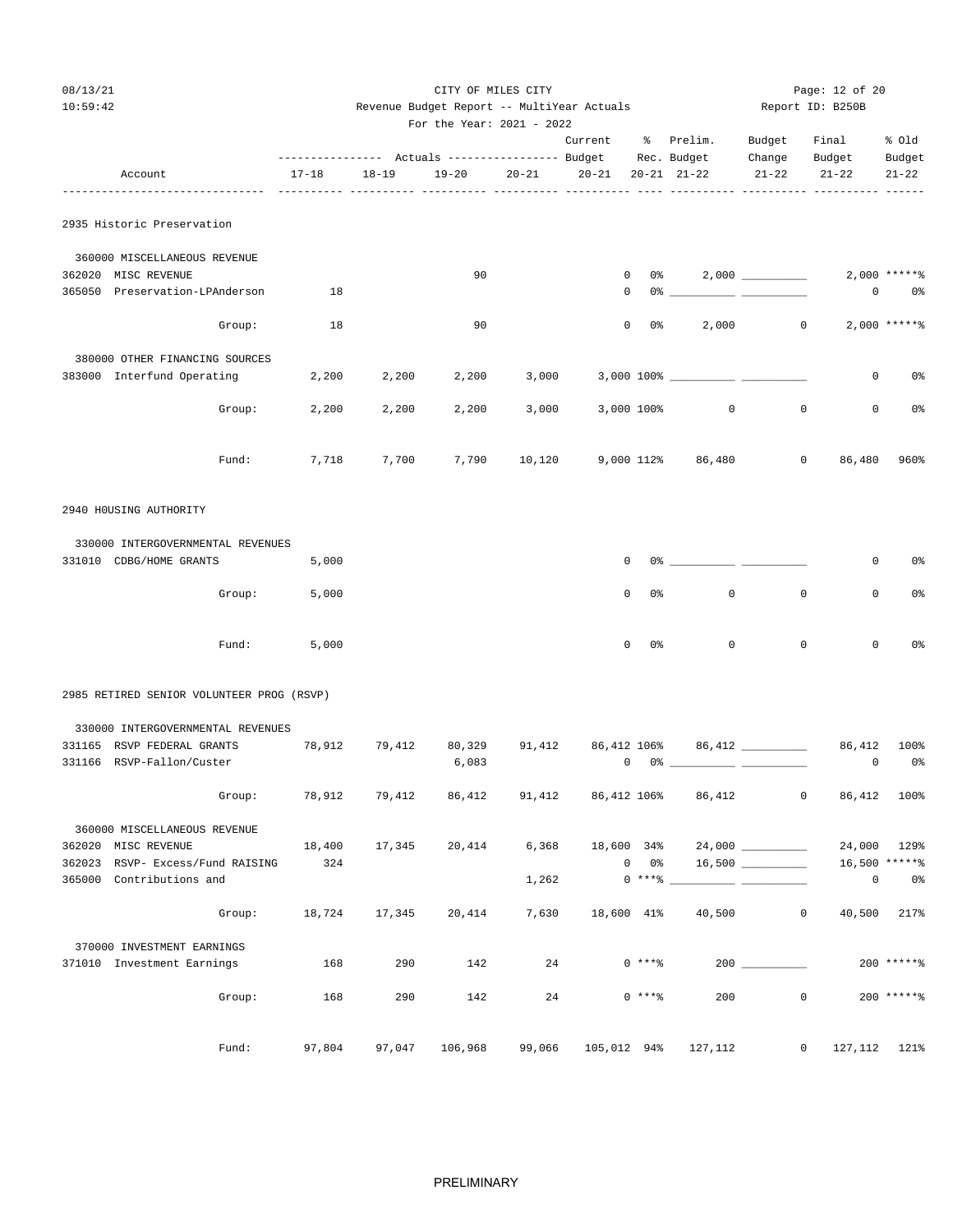| 08/13/21<br>10:59:43 |                                     |        |           |           | CITY OF MILES CITY<br>Revenue Budget Report -- MultiYear Actuals | Page: 13 of 20<br>Report ID: B250B |                    |           |                                                  |             |                         |           |
|----------------------|-------------------------------------|--------|-----------|-----------|------------------------------------------------------------------|------------------------------------|--------------------|-----------|--------------------------------------------------|-------------|-------------------------|-----------|
|                      |                                     |        |           |           | For the Year: 2021 - 2022                                        |                                    |                    |           |                                                  |             |                         |           |
|                      |                                     |        |           |           |                                                                  |                                    |                    |           | Current % Prelim. Budget                         |             | Final                   | % Old     |
|                      |                                     |        |           |           |                                                                  |                                    |                    |           |                                                  | Change      | Budget                  | Budget    |
|                      | Account                             |        | $17 - 18$ | $18 - 19$ |                                                                  | 19-20 20-21                        | $20 - 21$          |           | $20 - 21$ $21 - 22$                              | $21 - 22$   | $21 - 22$               | $21 - 22$ |
|                      | 2991 Federal Recovery Funds         |        |           |           |                                                                  |                                    |                    |           |                                                  |             |                         |           |
|                      | 330000 INTERGOVERNMENTAL REVENUES   |        |           |           |                                                                  |                                    |                    |           |                                                  |             |                         |           |
|                      | 331994 Federal ARPA Funds           |        |           |           |                                                                  | 1,055,475                          |                    |           | $0$ **** 1,058,651 1,058,651 ******              |             |                         |           |
|                      | 331995 Federal "Beast" Funds        |        |           |           |                                                                  |                                    |                    |           | 0 0% 9,461,937 ________________ 9,461,937 ****** |             |                         |           |
|                      |                                     | Group: |           |           |                                                                  | 1,055,475                          |                    |           | 0 **** 10,520,588 0 10,520,588 ******            |             |                         |           |
|                      | 380000 OTHER FINANCING SOURCES      |        |           |           |                                                                  |                                    |                    |           |                                                  |             |                         |           |
|                      | 383000 Interfund Operating          |        |           |           |                                                                  |                                    |                    |           | 0 0% 4,370,679 4,370,679 ******                  |             |                         |           |
|                      |                                     | Group: |           |           |                                                                  |                                    |                    |           | $0 \t 0 \t 4, 370, 679$                          |             | $0, 4, 370, 679$ *****\ |           |
|                      |                                     | Fund:  |           |           |                                                                  | 1,055,475                          |                    |           | $0$ **** 14,891,267                              |             | $0\;14,891,267$ *****%  |           |
|                      | 3301 Judgement Settlement/Southgate |        |           |           |                                                                  |                                    |                    |           |                                                  |             |                         |           |
|                      | 310000 TAXES                        |        |           |           |                                                                  |                                    |                    |           |                                                  |             |                         |           |
|                      | 311010 Real Property Taxes          |        |           |           |                                                                  |                                    |                    |           |                                                  |             | 0                       | 0%        |
|                      | 311020 Personal Property Taxes      |        |           |           |                                                                  | 1,562                              |                    |           | $0***$                                           |             | 0                       | 0%        |
|                      |                                     | Group: |           |           |                                                                  | 99,509                             | 101,700 98%        |           | 0                                                | $\mathbf 0$ | 0                       | 0%        |
|                      | 360000 MISCELLANEOUS REVENUE        |        |           |           |                                                                  |                                    |                    |           |                                                  |             |                         |           |
|                      | 362000 Insurance Proceeds           |        |           |           | 100,000                                                          |                                    |                    |           | $100,000$ $0$ <sup>8</sup>                       |             | 0                       | 0%        |
|                      |                                     | Group: |           |           | 100,000                                                          |                                    | 100,000            | 0%        | $\mathbf 0$                                      | $\mathbf 0$ | 0                       | 0%        |
|                      |                                     | Fund:  |           |           | 100,000                                                          |                                    | 99,509 201,700 49% |           | $\mathbf 0$                                      | $\mathbf 0$ | 0                       | 0%        |
| 3670 SID 211         |                                     |        |           |           |                                                                  |                                    |                    |           |                                                  |             |                         |           |
|                      | 360000 MISCELLANEOUS REVENUE        |        |           |           |                                                                  |                                    |                    |           |                                                  |             |                         |           |
|                      | 363020 Bond Principal and           |        | 3,790     | 3,790     | 3,790                                                            | 3,411                              | 3,790 90%          |           |                                                  |             | 5,237                   | 138%      |
|                      |                                     | Group: | 3,790     | 3,790     | 3,790                                                            | 3,411                              | 3,790 90%          |           | 5,237                                            | 0           | 5,237                   | 138%      |
|                      |                                     | Fund:  | 3,790     | 3,790     | 3,790                                                            | 3,411                              |                    | 3,790 90% | 5,237                                            | $\mathbf 0$ | 5,237                   | 138%      |

4000 General Fund Capitol Improvement Fund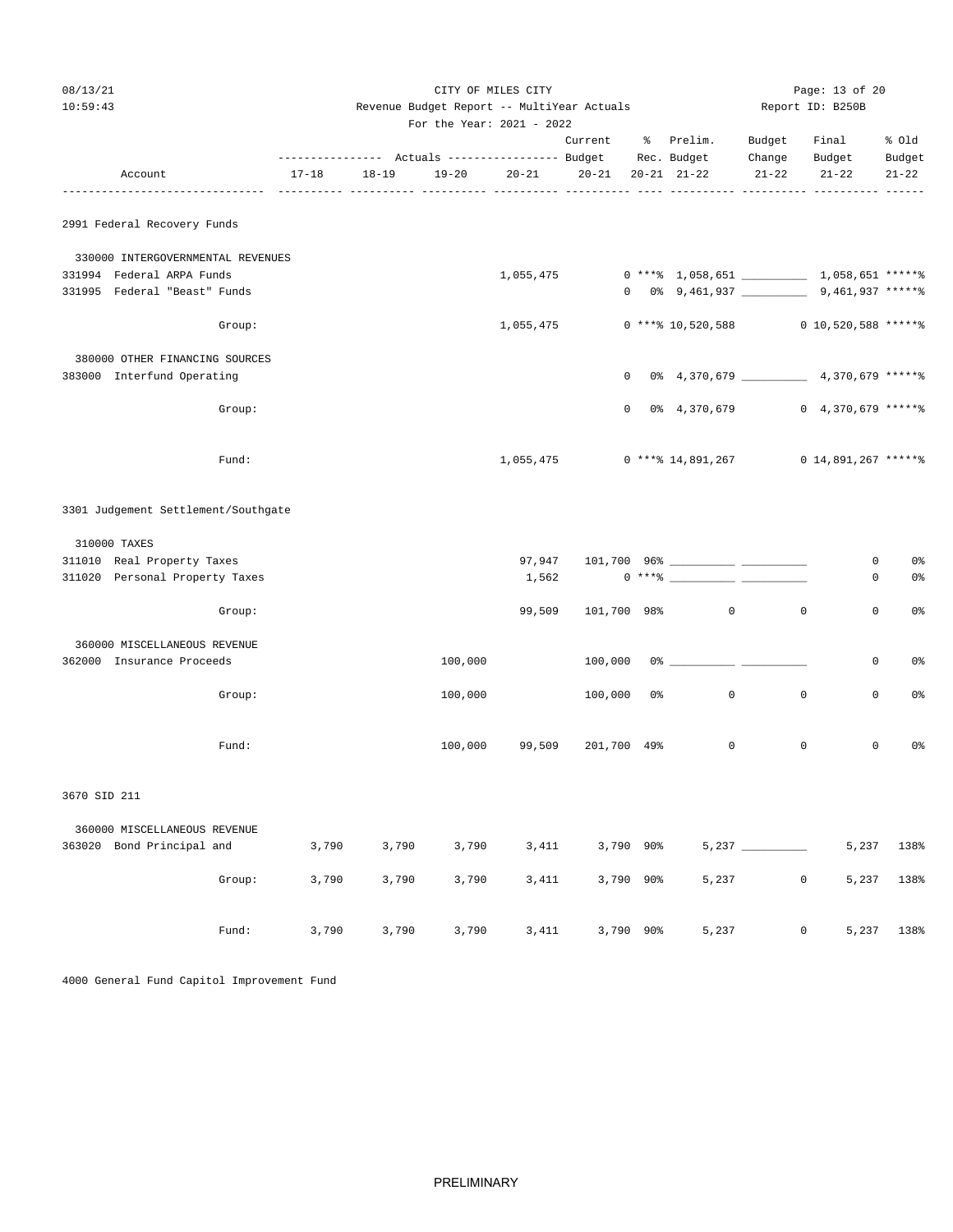| 08/13/21<br>10:59:43                                       |        |                                                                          | Revenue Budget Report -- MultiYear Actuals<br>For the Year: 2021 - 2022 |           | Page: 14 of 20<br>Report ID: B250B |              |                |                     |                     |                     |                         |
|------------------------------------------------------------|--------|--------------------------------------------------------------------------|-------------------------------------------------------------------------|-----------|------------------------------------|--------------|----------------|---------------------|---------------------|---------------------|-------------------------|
|                                                            |        |                                                                          |                                                                         |           |                                    | Current      |                | % Prelim.           | Budget              | Final               | % old                   |
| Account                                                    |        | --------------- Actuals ---------------- Budget Rec. Budget<br>$17 - 18$ | $18 - 19$                                                               | $19 - 20$ | $20 - 21$                          | $20 - 21$    |                | $20 - 21$ $21 - 22$ | Change<br>$21 - 22$ | Budget<br>$21 - 22$ | Budget<br>$21 - 22$     |
| 4000 General Fund Capitol Improvement Fund                 |        |                                                                          |                                                                         |           |                                    |              |                |                     |                     |                     |                         |
| 370000 INVESTMENT EARNINGS                                 |        |                                                                          |                                                                         |           |                                    |              |                |                     |                     |                     |                         |
| 371010 Investment Earnings                                 |        | 775                                                                      | 1,457                                                                   | 897       | 76                                 | 900          |                |                     |                     | 0                   | 0%                      |
|                                                            | Group: | 775                                                                      | 1,457                                                                   | 897       | 76                                 | 900          | 8 <sup>°</sup> | $\mathbf 0$         | $\circ$             | 0                   | 0%                      |
| 380000 OTHER FINANCING SOURCES                             |        |                                                                          |                                                                         |           |                                    |              |                |                     |                     |                     |                         |
| 382020 Compensation for Loss of                            |        |                                                                          | 112,211                                                                 |           |                                    | 0            |                |                     |                     |                     | $0 \qquad \qquad$<br>0% |
| 383000 Interfund Operating                                 |        | 75,000                                                                   | 19,099                                                                  |           |                                    | 0            | 0%             |                     |                     |                     | 80,000 ******           |
|                                                            | Group: | 75,000                                                                   | 131,310                                                                 |           |                                    | $\mathbf 0$  | $0\,$ s        | 80,000              | $\circ$             |                     | 80,000 ******           |
|                                                            | Fund:  | 75,775                                                                   | 132,767                                                                 | 897       | 76                                 | 900          | $8\,$          | 80,000              | 0                   |                     | 80,000 8888%            |
| 4010 Fire Dept Captial Imprvmt Fund                        |        |                                                                          |                                                                         |           |                                    |              |                |                     |                     |                     |                         |
| 360000 MISCELLANEOUS REVENUE<br>362020 MISC REVENUE        |        |                                                                          |                                                                         |           | 1,000                              |              | $0***8$        |                     |                     |                     | $1,000$ *****%          |
|                                                            | Group: |                                                                          |                                                                         |           | 1,000                              |              | $0***8$        | 1,000               | $\mathsf{O}$        |                     | $1,000$ *****%          |
| 380000 OTHER FINANCING SOURCES                             |        |                                                                          |                                                                         |           |                                    |              |                |                     |                     |                     |                         |
| 383000 Interfund Operating                                 |        |                                                                          |                                                                         |           |                                    | $\mathbf{0}$ | 0 %            |                     |                     | 123,689 ******      |                         |
|                                                            | Group: |                                                                          |                                                                         |           |                                    | $\mathbf{0}$ | 0%             | 123,689             | $\mathbf{0}$        | 123,689 ******      |                         |
|                                                            | Fund:  |                                                                          |                                                                         |           | 1,000                              |              | $0***8$        | 124,689             | $\circ$             | 124,689 ******      |                         |
| 4050 Ambulance Capital Improvement Fund                    |        |                                                                          |                                                                         |           |                                    |              |                |                     |                     |                     |                         |
|                                                            |        |                                                                          |                                                                         |           |                                    |              |                |                     |                     |                     |                         |
| 330000 INTERGOVERNMENTAL REVENUES<br>337000 Private Grants |        |                                                                          |                                                                         | 350       | 350                                |              | 350 100%       |                     |                     | 350                 | 100%                    |
|                                                            | Group: |                                                                          |                                                                         | 350       | 350                                |              | 350 100%       | 350                 | $\mathbf 0$         | 350                 | 100%                    |
| 380000 OTHER FINANCING SOURCES                             |        |                                                                          |                                                                         |           |                                    |              |                |                     |                     |                     |                         |
| 383000 Interfund Operating                                 |        |                                                                          |                                                                         |           |                                    | $\mathbf 0$  | $0\,$ s        |                     |                     |                     | 50,000 ******           |
|                                                            | Group: |                                                                          |                                                                         |           |                                    | 0            | $0\,$ s        | 50,000              | $\mathbf 0$         |                     | 50,000 *****%           |
|                                                            | Fund:  |                                                                          |                                                                         | 350       | 350                                |              | 350 100%       | 50,350              | $\mathbf 0$         |                     | 50,350 14385%           |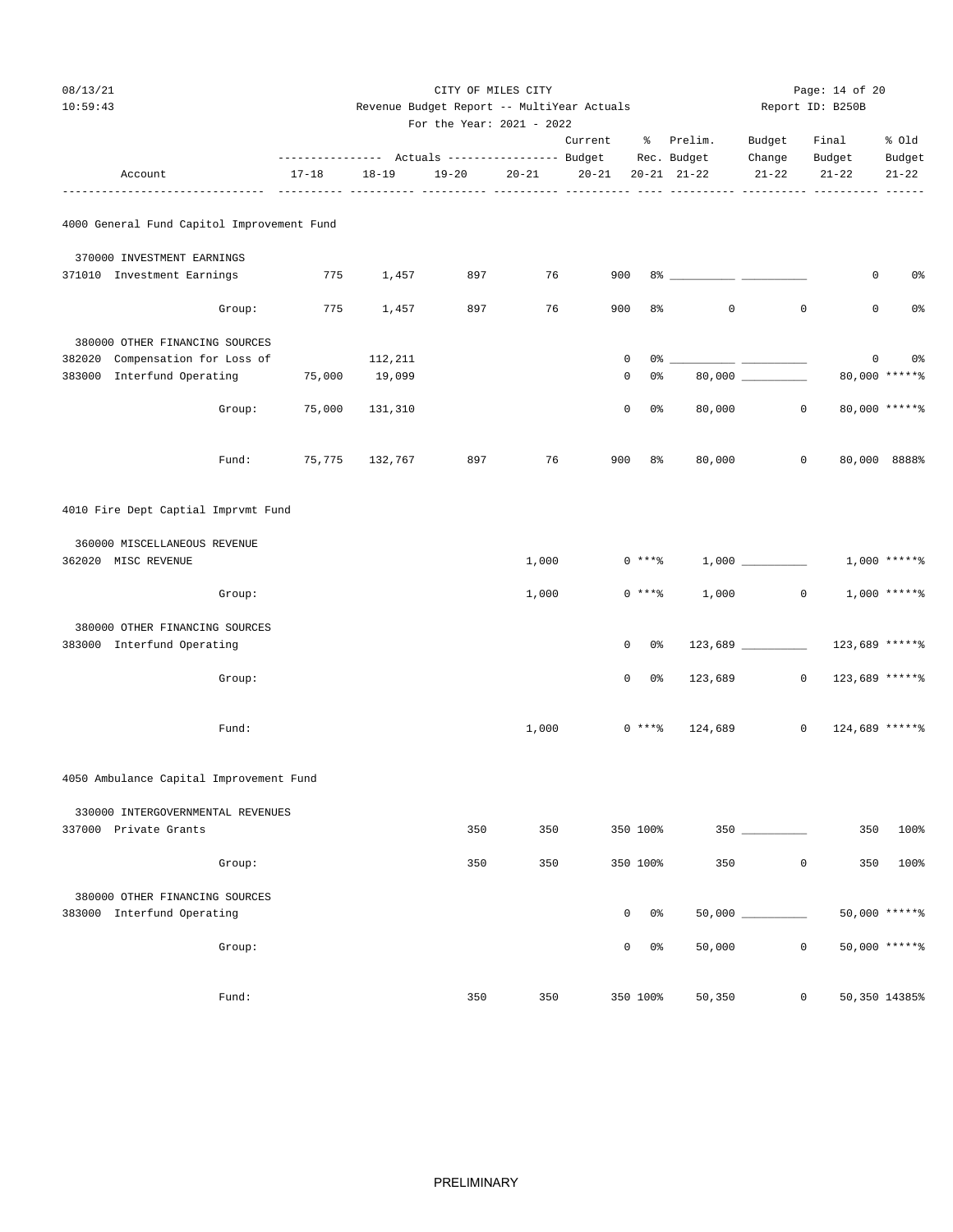| 10:59:43 |                                  |         | Revenue Budget Report -- MultiYear Actuals |                           | Report ID: B250B |                          |       |                                                                          |                                     |                  |                     |
|----------|----------------------------------|---------|--------------------------------------------|---------------------------|------------------|--------------------------|-------|--------------------------------------------------------------------------|-------------------------------------|------------------|---------------------|
|          |                                  |         |                                            | For the Year: 2021 - 2022 |                  |                          |       |                                                                          |                                     |                  | % Old               |
|          |                                  |         |                                            |                           |                  | Current                  |       | % Prelim.<br>--------------- Actuals ---------------- Budget Rec. Budget | Budget<br>Final<br>Change<br>Budget |                  |                     |
|          | Account                          | 17-18   | $18 - 19$                                  | $19 - 20$                 | $20 - 21$        | $20 - 21$                |       | $20 - 21$ $21 - 22$                                                      | $21 - 22$                           | $21 - 22$        | Budget<br>$21 - 22$ |
|          |                                  |         |                                            |                           |                  |                          |       |                                                                          |                                     |                  |                     |
|          | 4060 CAPITAL IMPROV-PUBLIC WORKS |         |                                            |                           |                  |                          |       |                                                                          |                                     |                  |                     |
|          | 320000 LICENSES AND PERMITS      |         |                                            |                           |                  |                          |       |                                                                          |                                     |                  |                     |
|          | 323040 Other Miscellaneous       | 7,875   | 4,350                                      | 4,000                     |                  |                          |       |                                                                          |                                     |                  | 4,200 100%          |
|          | Group:                           | 7,875   | 4,350                                      | 4,000                     | 2,533            | $4,200$ 60%              |       | 4,200                                                                    |                                     | $\circ$<br>4,200 | 100%                |
|          | 340000 Charges for Services      |         |                                            |                           |                  |                          |       |                                                                          |                                     |                  |                     |
|          | 343012 Street & Roadway          | 1,100   | 1,000                                      |                           |                  | $\overline{\phantom{0}}$ |       | 0% -                                                                     |                                     | $\circ$          | 0 <sub>8</sub>      |
|          | 343014 Street Cleaning           | 8,490   | 10,800                                     | 10,800                    |                  | 10,800                   | 0%    |                                                                          |                                     | 10,800           | 100%                |
|          | 343016 Prkg Vio/Off Str-Impnd    | 647     |                                            |                           |                  | 500                      | 0%    |                                                                          | $50$                                | 50               | 10%                 |
|          | 343018 Sale of Street & Roadway  | 1,942   | 335                                        | 209                       |                  | 1,000                    | 0%    |                                                                          |                                     | 1,000            | 100%                |
|          | Group:                           |         | 12,179 12,135                              | 11,009                    |                  | $12,300$ 0%              |       | 11,850                                                                   | $\circ$                             | 11,850           | 96%                 |
|          | 360000 MISCELLANEOUS REVENUE     |         |                                            |                           |                  |                          |       |                                                                          |                                     |                  |                     |
|          | 362020 MISC REVENUE              | 2,554   | 15                                         | $7\phantom{0}$            |                  | $\mathbf{0}$             |       |                                                                          |                                     | 0                | 0 <sup>°</sup>      |
|          | 367000 Sale of Junk or Salvage   |         | $\overline{3}$                             |                           |                  | 0                        |       | 0% _____________ _____                                                   |                                     | 0                | 0%                  |
|          | Group:                           | 2,554   | 18                                         |                           |                  | $\Omega$                 | 0 %   | $\overline{0}$                                                           | $\circ$                             | $\Omega$         | 0 <sub>8</sub>      |
|          | 370000 INVESTMENT EARNINGS       |         |                                            |                           |                  |                          |       |                                                                          |                                     |                  |                     |
|          | 371010 Investment Earnings       | 4,836   | 14,058                                     | 7,516                     | 283              | 6,500                    | $4\%$ |                                                                          |                                     | 6,500            | 100%                |
|          | Group:                           | 4,836   | 14,058                                     | 7,516                     | 283              | $6,500$ 4%               |       | 6,500                                                                    | $\overline{0}$                      | 6,500            | 100%                |
|          | 380000 OTHER FINANCING SOURCES   |         |                                            |                           |                  |                          |       |                                                                          |                                     |                  |                     |
|          | 383000 Interfund Operating       | 115,000 | 275,000                                    |                           | 75,760           | 75,760 100%              |       |                                                                          |                                     | 270,500          | 357%                |
|          | Group:                           | 115,000 | 275,000                                    |                           | 75,760           | 75,760 100%              |       | 270,500                                                                  | $\circ$                             | 270,500          | 357%                |
|          | Fund:                            |         | 142,444 305,561 22,532                     |                           | 78,576           | 98,760 80%               |       | 293,050                                                                  | $\mathbf{0}$                        | 293,050          | 296%                |
|          |                                  |         |                                            |                           |                  |                          |       |                                                                          |                                     |                  |                     |

CITY OF MILES CITY CITY CITY Page: 15 of 20

5210 WATER UTILITY

|        | 330000 INTERGOVERNMENTAL REVENUES |        |        |                                         |         |              |     |                                                                                                     |              |           |                |
|--------|-----------------------------------|--------|--------|-----------------------------------------|---------|--------------|-----|-----------------------------------------------------------------------------------------------------|--------------|-----------|----------------|
| 331990 | Federal Stimulus                  |        |        |                                         |         |              |     |                                                                                                     |              | 0         | 0%             |
| 331993 | COVID-19 Federal Stimulus         |        |        |                                         | 4,373   |              |     | $0 \rightarrow + +$ $\frac{1}{2}$                                                                   |              | 0         | 0%             |
| 334120 | TSEP Grant                        |        |        | 288,263                                 | 764,994 |              |     |                                                                                                     |              | 0         | 0 <sup>°</sup> |
| 336020 | State aid-GASB68                  | 10,190 | 12,407 | 12,206                                  |         | $\mathbf{0}$ |     | 0.3 - 2010 - 2010 - 2010 - 2010 - 2010 - 2010 - 2010 - 2010 - 2010 - 2010 - 2010 - 2010 - 2010 - 20 |              | 0         | 0 <sup>°</sup> |
|        | Group:                            | 10,190 | 12,407 | 300,469                                 | 769,368 | 750,000 103% |     | $\circ$                                                                                             | $\mathbf{0}$ | 0         | 0%             |
|        | 340000 Charges for Services       |        |        |                                         |         |              |     |                                                                                                     |              |           |                |
| 343021 | Metered Water Sales               |        |        | 2,089,290 1,972,590 1,991,444 2,211,587 |         |              |     | 2,028,780 109% 2,069,355                                                                            |              | 2,069,355 | 102%           |
| 343022 | Unmetered Water                   | 690    | 484    | 948                                     | 96      | 750          | 13% |                                                                                                     | 750 750      | 750       | 100%           |
|        | 343023 Bulk Water Sales           | 2,763  | 9,943  | 6,835                                   | 2,170   | 10,000 22%   |     |                                                                                                     |              | 10,000    | 100%           |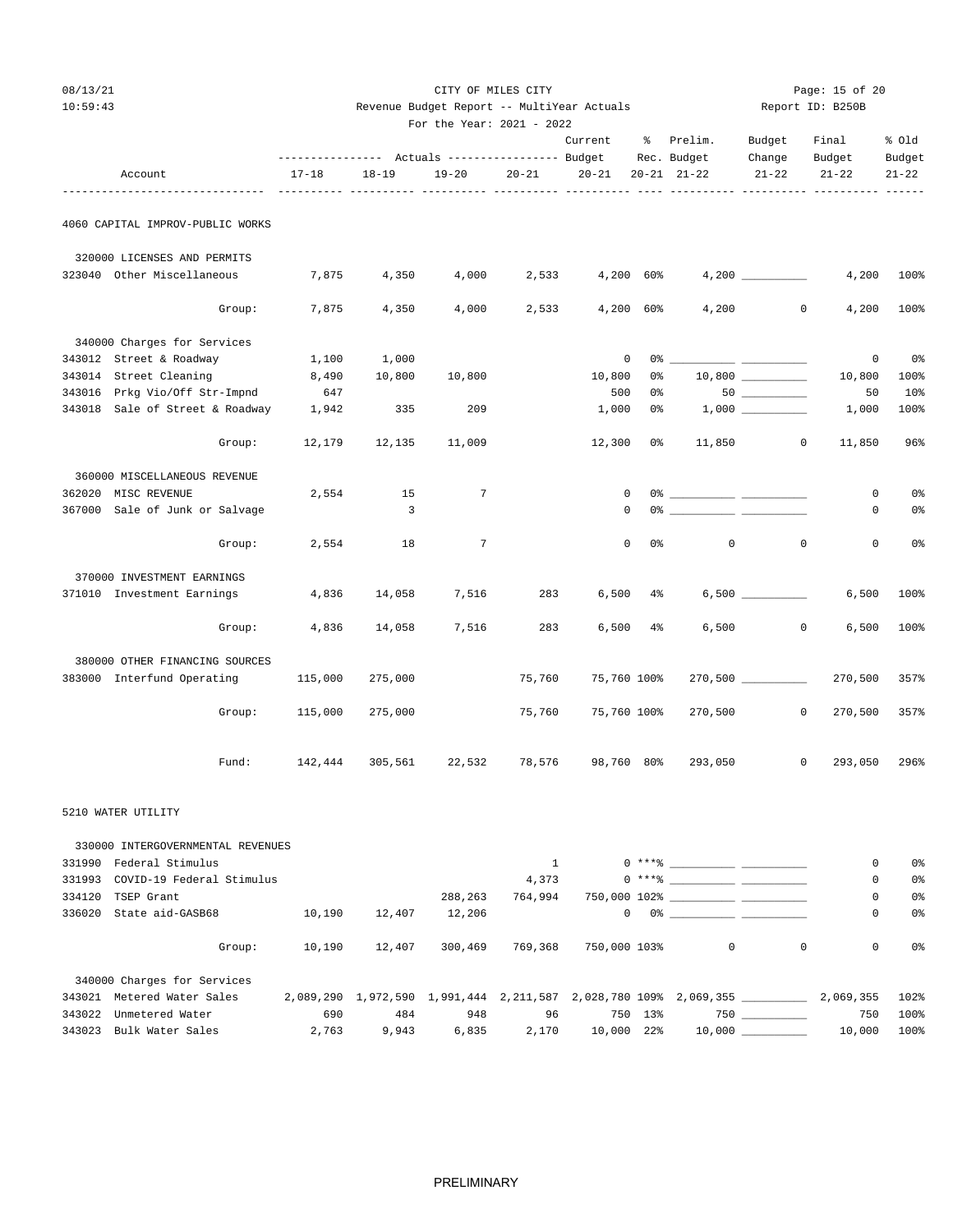| -087 | $\mathcal{D}$<br>. . |  |
|------|----------------------|--|
|------|----------------------|--|

|        | 10:59:43                         |                 |           | Revenue Budget Report -- MultiYear Actuals |               | Report ID: B250B  |          |                                                                                                                                                                                                                                                                                                                                                                    |                      |             |                |
|--------|----------------------------------|-----------------|-----------|--------------------------------------------|---------------|-------------------|----------|--------------------------------------------------------------------------------------------------------------------------------------------------------------------------------------------------------------------------------------------------------------------------------------------------------------------------------------------------------------------|----------------------|-------------|----------------|
|        |                                  |                 |           | For the Year: $2021 - 2022$                |               |                   |          |                                                                                                                                                                                                                                                                                                                                                                    |                      |             |                |
|        |                                  |                 |           |                                            |               | Current % Prelim. |          |                                                                                                                                                                                                                                                                                                                                                                    | Budget               | Final       | % Old          |
|        |                                  |                 |           |                                            |               |                   |          | --------------- Actuals ---------------- Budget Rec. Budget Change                                                                                                                                                                                                                                                                                                 |                      | Budget      | Budget         |
|        | Account                          | $17 - 18$       | $18 - 19$ |                                            |               |                   |          | $19-20$ $20-21$ $20-21$ $20-21$ $21-22$ $21-22$                                                                                                                                                                                                                                                                                                                    |                      | $21 - 22$   | $21 - 22$      |
|        | 5210 WATER UTILITY               |                 |           |                                            |               |                   |          |                                                                                                                                                                                                                                                                                                                                                                    |                      |             |                |
|        | 343024 Sales of Water Materials  | 315             |           |                                            |               |                   |          |                                                                                                                                                                                                                                                                                                                                                                    |                      | $\mathbf 0$ | 0%             |
| 343025 | Hookup Fee                       | 9,512           |           | 3,525 3,245                                | 4,515         |                   |          |                                                                                                                                                                                                                                                                                                                                                                    |                      | 3,000       | 120%           |
| 343026 | Water Install/Tap                | 5,208           | 12,403    | 821                                        |               |                   |          | $3,264$ $5,000$ $65\%$ $5,000$ $\qquad \qquad \qquad$                                                                                                                                                                                                                                                                                                              |                      | 5,000       | 100%           |
| 343027 | Chg for Wtr Dept. Serv 20,266    |                 | 22,410    |                                            |               |                   |          | $31,969$ $18,913$ $20,000$ $95\%$ $20,000$ $\qquad \qquad$                                                                                                                                                                                                                                                                                                         |                      | 20,000      | 100%           |
| 343029 | Curb Stop Replacement Fee 43,229 |                 | 43,075    |                                            | 43,062 43,429 |                   |          | 43,000 101% 43,000 ________                                                                                                                                                                                                                                                                                                                                        |                      | 43,000      | 100%           |
|        | 343039 Custer Co w/s District    |                 | $-7,500$  |                                            |               |                   |          | $\begin{picture}(150,10) \put(0,0){\vector(1,0){100}} \put(15,0){\vector(1,0){100}} \put(15,0){\vector(1,0){100}} \put(15,0){\vector(1,0){100}} \put(15,0){\vector(1,0){100}} \put(15,0){\vector(1,0){100}} \put(15,0){\vector(1,0){100}} \put(15,0){\vector(1,0){100}} \put(15,0){\vector(1,0){100}} \put(15,0){\vector(1,0){100}} \put(15,0){\vector(1,0){100}}$ |                      | $\mathbf 0$ | $0\,$ s        |
|        | Group:                           |                 |           |                                            |               |                   |          | 2,171,273 2,056,930 2,078,324 2,284,258 2,110,030 108% 2,151,105 0 2,151,105                                                                                                                                                                                                                                                                                       |                      |             | 101%           |
|        | 360000 MISCELLANEOUS REVENUE     |                 |           |                                            |               |                   |          |                                                                                                                                                                                                                                                                                                                                                                    |                      |             |                |
|        | 362020 MISC REVENUE              | 5,359           |           |                                            |               |                   |          |                                                                                                                                                                                                                                                                                                                                                                    |                      | $\circ$     | 0%             |
|        | Group:                           | 5,359           |           | 392                                        | 2,175         |                   | $0$ **** | $\circ$                                                                                                                                                                                                                                                                                                                                                            | $\circ$              | 0           | 0 <sup>°</sup> |
|        | 370000 INVESTMENT EARNINGS       |                 |           |                                            |               |                   |          |                                                                                                                                                                                                                                                                                                                                                                    |                      |             |                |
|        | 371010 Investment Earnings       | 88,144          | 149,469   | 91,388                                     | 9,672         | 45,000 21%        |          |                                                                                                                                                                                                                                                                                                                                                                    | 20,000 000           | 20,000      | 44%            |
|        |                                  | Group: $88,144$ | 149,469   |                                            | 91,388 9,672  | 45,000 21%        |          |                                                                                                                                                                                                                                                                                                                                                                    | 20,000 0             | 20,000      | 44%            |
|        | 380000 OTHER FINANCING SOURCES   |                 |           |                                            |               |                   |          |                                                                                                                                                                                                                                                                                                                                                                    |                      |             |                |
|        | 382010 Sale of Fixed Assets      |                 | 11,699    |                                            |               |                   |          | $\begin{picture}(150,10) \put(0,0){\vector(1,0){100}} \put(15,0){\vector(1,0){100}} \put(15,0){\vector(1,0){100}} \put(15,0){\vector(1,0){100}} \put(15,0){\vector(1,0){100}} \put(15,0){\vector(1,0){100}} \put(15,0){\vector(1,0){100}} \put(15,0){\vector(1,0){100}} \put(15,0){\vector(1,0){100}} \put(15,0){\vector(1,0){100}} \put(15,0){\vector(1,0){100}}$ |                      | $\mathbf 0$ | 0%             |
|        | 383000 Interfund Operating       |                 |           | 950                                        | 200,000       | 100,000 200%      |          |                                                                                                                                                                                                                                                                                                                                                                    | $200,000$ __________ | 200,000     | 200%           |
|        | Group:                           |                 | 11,699    | 950                                        | 200,000       |                   |          | 100,000 200% 200,000                                                                                                                                                                                                                                                                                                                                               | $\circ$              | 200,000     | 200%           |
|        | Fund:                            |                 |           |                                            |               |                   |          | 2, 274, 966 2, 230, 505 2, 471, 523 3, 265, 473 3, 005, 030 109% 2, 371, 105 0 2, 371, 105                                                                                                                                                                                                                                                                         |                      |             | 78%            |
|        |                                  |                 |           |                                            |               |                   |          |                                                                                                                                                                                                                                                                                                                                                                    |                      |             |                |

CITY OF MILES CITY CITY CITY CITY Dage: 16 of 20

## 5310 SEWER UTILITY

|        | 330000 INTERGOVERNMENTAL REVENUES                                                                          |         |        |       |              |              |                  |                                                                                                                                                                                                                                                                                                                                                                                                                                                                                                                                  |                      |                |
|--------|------------------------------------------------------------------------------------------------------------|---------|--------|-------|--------------|--------------|------------------|----------------------------------------------------------------------------------------------------------------------------------------------------------------------------------------------------------------------------------------------------------------------------------------------------------------------------------------------------------------------------------------------------------------------------------------------------------------------------------------------------------------------------------|----------------------|----------------|
| 331041 | Economic Development                                                                                       |         |        |       |              | $\Omega$     |                  |                                                                                                                                                                                                                                                                                                                                                                                                                                                                                                                                  |                      |                |
| 331990 | Federal Stimulus                                                                                           |         |        |       | $\mathbf{1}$ |              |                  | $0 \times + *$ 8                                                                                                                                                                                                                                                                                                                                                                                                                                                                                                                 | $\mathbf 0$          | 0%             |
| 331993 | COVID-19 Federal Stimulus                                                                                  |         |        |       | 4,373        |              |                  | $0 \xrightarrow{***\texttt{\$}} \xrightarrow{\hspace*{1.5cm}} \xrightarrow{\hspace*{1.5cm}} \xrightarrow{\hspace*{1.5cm}} \xrightarrow{\hspace*{1.5cm}} \xrightarrow{\hspace*{1.5cm}} \xrightarrow{\hspace*{1.5cm}} \xrightarrow{\hspace*{1.5cm}} \xrightarrow{\hspace*{1.5cm}} \xrightarrow{\hspace*{1.5cm}} \xrightarrow{\hspace*{1.5cm}} \xrightarrow{\hspace*{1.5cm}} \xrightarrow{\hspace*{1.5cm}} \xrightarrow{\hspace*{1.5cm}} \xrightarrow{\hspace*{1.5cm}} \xrightarrow{\hspace*{1.5cm}} \xrightarrow{\hspace*{1.5cm}}$ | 0                    | 0 <sup>o</sup> |
| 334120 | TSEP Grant                                                                                                 | 60,000  |        |       |              | $\mathbf{0}$ |                  |                                                                                                                                                                                                                                                                                                                                                                                                                                                                                                                                  | 0                    | 0 <sup>o</sup> |
| 334121 | DNRC GRANTS                                                                                                | 50,000  |        |       |              | $\Omega$     |                  |                                                                                                                                                                                                                                                                                                                                                                                                                                                                                                                                  | 0                    | 0%             |
| 336020 | State aid-GASB68                                                                                           | 8,287   | 10,022 | 9,848 |              | $\mathbf{0}$ |                  |                                                                                                                                                                                                                                                                                                                                                                                                                                                                                                                                  | 0                    | 0%             |
|        | Group:                                                                                                     | 118,287 | 10,022 | 9,848 |              | 4,374        | $0***$ 3,950,000 |                                                                                                                                                                                                                                                                                                                                                                                                                                                                                                                                  | $0$ 3,950,000 ****** |                |
|        | 340000 Charges for Services                                                                                |         |        |       |              |              |                  |                                                                                                                                                                                                                                                                                                                                                                                                                                                                                                                                  |                      |                |
| 341075 | Serv/Cnty-Interlocal Agmt                                                                                  | 1,530   | 1,905  |       |              |              |                  | $1,530$ $1,500$ $0$ $1,500$ $1,500$ $1,500$                                                                                                                                                                                                                                                                                                                                                                                                                                                                                      |                      | 100%           |
| 343031 | Sewer Service Charges 1,973,380 1,997,384 1,986,626 2,045,684 2,020,810 101% 2,061,226 _________ 2,061,226 |         |        |       |              |              |                  |                                                                                                                                                                                                                                                                                                                                                                                                                                                                                                                                  |                      | 102%           |
| 343032 | Sewer Installation 619                                                                                     |         | 1,646  | 948   | 96           |              |                  | $1,000$ $10\%$ 500                                                                                                                                                                                                                                                                                                                                                                                                                                                                                                               | 500                  | 50%            |
| 343033 | Hookup Fee 3,120                                                                                           |         | 720    | 1,200 | 1,440        |              |                  | $1,000$ $144\%$ $1,000$                                                                                                                                                                                                                                                                                                                                                                                                                                                                                                          | 1,000                | 100%           |
|        | 343034 Treatment Facilities Fees                                                                           | 1,505   | 2,945  | 1,700 | 4,120        | 2,000 206%   |                  | 5,000                                                                                                                                                                                                                                                                                                                                                                                                                                                                                                                            | 5,000                | 250%           |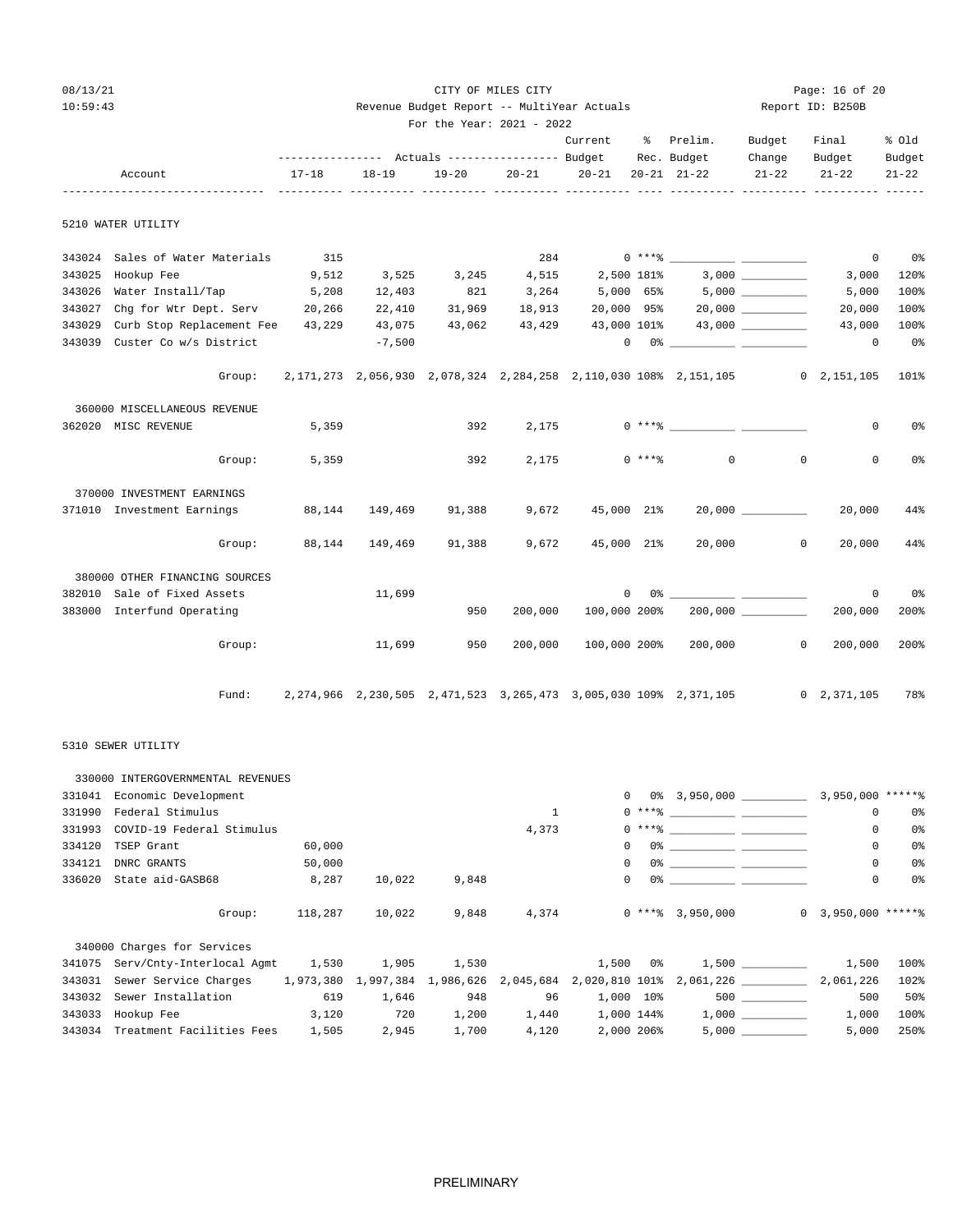| ıЯ<br>U |  |
|---------|--|
|---------|--|

| 10:59:43 | Revenue Budget Report -- MultiYear Actuals | Report ID: B250B |
|----------|--------------------------------------------|------------------|
|          |                                            |                  |

|        |                                    | For the Year: 2021 - 2022 |           |                                                                                |           |                     |           |                                                                                                                                                                                                                                                                                                                                                                    |                       |                     |                     |  |
|--------|------------------------------------|---------------------------|-----------|--------------------------------------------------------------------------------|-----------|---------------------|-----------|--------------------------------------------------------------------------------------------------------------------------------------------------------------------------------------------------------------------------------------------------------------------------------------------------------------------------------------------------------------------|-----------------------|---------------------|---------------------|--|
|        |                                    |                           |           |                                                                                | Current   |                     | % Prelim. | Budget                                                                                                                                                                                                                                                                                                                                                             | Final                 | % Old               |                     |  |
|        | Account                            | $17 - 18$                 | $18 - 19$ | --------------    Actuals ---------------    Budget    Rec.    Budget<br>19-20 | $20 - 21$ | $20 - 21$           |           | $20 - 21$ $21 - 22$                                                                                                                                                                                                                                                                                                                                                | Change<br>$21 - 22$   | Budget<br>$21 - 22$ | Budget<br>$21 - 22$ |  |
|        |                                    |                           |           |                                                                                |           |                     |           |                                                                                                                                                                                                                                                                                                                                                                    |                       |                     |                     |  |
|        | 5310 SEWER UTILITY                 |                           |           |                                                                                |           |                     |           |                                                                                                                                                                                                                                                                                                                                                                    |                       |                     |                     |  |
|        | 343036 Miscellaneous Sewer         |                           |           |                                                                                |           |                     |           | $7,112$ $5,211$ $15,276$ $3,670$ $15,000$ $24$ $10,000$ $\qquad \qquad 10,000$                                                                                                                                                                                                                                                                                     |                       |                     | 66%                 |  |
| 343037 | Baker Road Etc.                    | 10,968                    |           |                                                                                |           |                     |           | $14,894$ $13,630$ $14,318$ $12,000$ $119\$ $16,000$ $\frac{1}{2}$                                                                                                                                                                                                                                                                                                  |                       | 16,000              | 133%                |  |
|        | 343039 Custer Co w/s District      |                           | $-7,500$  |                                                                                |           |                     |           | $\begin{picture}(150,10) \put(0,0){\vector(1,0){100}} \put(15,0){\vector(1,0){100}} \put(15,0){\vector(1,0){100}} \put(15,0){\vector(1,0){100}} \put(15,0){\vector(1,0){100}} \put(15,0){\vector(1,0){100}} \put(15,0){\vector(1,0){100}} \put(15,0){\vector(1,0){100}} \put(15,0){\vector(1,0){100}} \put(15,0){\vector(1,0){100}} \put(15,0){\vector(1,0){100}}$ |                       | $\mathbf{0}$        | 0%                  |  |
|        | Group:                             |                           |           |                                                                                |           |                     |           | 1,998,234 2,017,205 2,020,910 2,069,328 2,053,310 101% 2,095,226 0 2,095,226                                                                                                                                                                                                                                                                                       |                       |                     | 102%                |  |
|        | 360000 MISCELLANEOUS REVENUE       |                           |           |                                                                                |           |                     |           |                                                                                                                                                                                                                                                                                                                                                                    |                       |                     |                     |  |
| 361010 | Land Rental                        | 4,273                     | 76        | 2,874                                                                          |           |                     |           |                                                                                                                                                                                                                                                                                                                                                                    |                       | 2,900               | 100%                |  |
| 362020 | MISC REVENUE                       | 4,890                     |           | 815                                                                            | 122       |                     |           |                                                                                                                                                                                                                                                                                                                                                                    |                       | 0                   | 0%                  |  |
|        | 367000 Sale of Junk or Salvage     |                           | 750       |                                                                                |           | $\mathbf{0}$        |           |                                                                                                                                                                                                                                                                                                                                                                    |                       | 0                   | 0%                  |  |
|        | Group:                             | 9,163                     | 826       | 3,689                                                                          |           | $-5,398$ 3,400 **** |           | 2,900                                                                                                                                                                                                                                                                                                                                                              | $\overline{0}$        | 2,900               | 85%                 |  |
|        | 370000 INVESTMENT EARNINGS         |                           |           |                                                                                |           |                     |           |                                                                                                                                                                                                                                                                                                                                                                    |                       |                     |                     |  |
|        | 371010 Investment Earnings         | 31,372                    | 72,214    | 53,960                                                                         | 6,650     | 35,000 19%          |           |                                                                                                                                                                                                                                                                                                                                                                    | $20,000$ ____________ | 20,000              | 57%                 |  |
|        | Group:                             | 31,372                    | 72,214    | 53,960                                                                         | 6,650     | 35,000 19%          |           |                                                                                                                                                                                                                                                                                                                                                                    | 20,000 0              | 20,000              | 57%                 |  |
|        | 380000 OTHER FINANCING SOURCES     |                           |           |                                                                                |           |                     |           |                                                                                                                                                                                                                                                                                                                                                                    |                       |                     |                     |  |
|        | 382010 Sale of Fixed Assets        |                           | 11,700    |                                                                                |           | 0                   |           |                                                                                                                                                                                                                                                                                                                                                                    |                       | 0                   | 0%                  |  |
|        | 383000 Interfund Operating         |                           |           | 950                                                                            |           | $\mathbf 0$         |           | $0\%$ $-$                                                                                                                                                                                                                                                                                                                                                          |                       | 0                   | $0\,$               |  |
|        | Group:                             |                           | 11,700    | 950                                                                            |           | $\mathbf 0$         | 0%        | $\mathbf{0}$                                                                                                                                                                                                                                                                                                                                                       | $\mathbf 0$           | 0                   | 0%                  |  |
|        | Fund:                              |                           |           |                                                                                |           |                     |           | 2,157,056 2,111,967 2,089,357 2,074,954 2,091,710 99% 6,068,126 0 6,068,126                                                                                                                                                                                                                                                                                        |                       |                     | 290%                |  |
|        | 5510 AMBULANCE FUND                |                           |           |                                                                                |           |                     |           |                                                                                                                                                                                                                                                                                                                                                                    |                       |                     |                     |  |
|        | 310000 TAXES                       |                           |           |                                                                                |           |                     |           |                                                                                                                                                                                                                                                                                                                                                                    |                       |                     |                     |  |
|        | 311010 Real Property Taxes 8,927   |                           | 8,995     | 9,166                                                                          | 9,282     | 9,281 100%          |           |                                                                                                                                                                                                                                                                                                                                                                    |                       | 9,527               | 102%                |  |
|        | 311020 Personal Property Taxes 229 |                           | 222       | 207                                                                            | 176       |                     | 210 84%   |                                                                                                                                                                                                                                                                                                                                                                    | $216$ ________        | 216                 | 102%                |  |
|        | 312000 Penalty & Interest on       | 21                        | 18        | 21                                                                             | 22        |                     | 10 220%   |                                                                                                                                                                                                                                                                                                                                                                    |                       | 10                  | 100%                |  |
|        | Group:                             | 9,177                     | 9,235     | 9,394                                                                          | 9,480     | 9,501 100%          |           | 9,753                                                                                                                                                                                                                                                                                                                                                              | $\mathbf{0}$          | 9,753               | 102%                |  |
|        | 330000 INTERGOVERNMENTAL REVENUES  |                           |           |                                                                                |           |                     |           |                                                                                                                                                                                                                                                                                                                                                                    |                       |                     |                     |  |
| 331040 | Medicaid Supplemental              | 32,131                    | 12,678    | 18,995                                                                         | 36,282    | 12,500 290%         |           |                                                                                                                                                                                                                                                                                                                                                                    |                       | 13,500              | 108%                |  |
|        | 331113 FEMA -Projects              |                           | 282,000   |                                                                                | 5,750     |                     |           |                                                                                                                                                                                                                                                                                                                                                                    |                       | $\mathbf 0$         | 0%                  |  |
|        | 331993 COVID-19 Federal Stimulus   |                           |           | 149,720                                                                        | 341,753   |                     |           | $0***$ $\frac{1}{2}$ $\frac{1}{2}$ $\frac{1}{2}$ $\frac{1}{2}$ $\frac{1}{2}$ $\frac{1}{2}$ $\frac{1}{2}$ $\frac{1}{2}$ $\frac{1}{2}$ $\frac{1}{2}$ $\frac{1}{2}$ $\frac{1}{2}$ $\frac{1}{2}$ $\frac{1}{2}$ $\frac{1}{2}$ $\frac{1}{2}$ $\frac{1}{2}$ $\frac{1}{2}$ $\frac{1}{2}$ $\frac{1}{2}$ $\frac{1}{2}$ $\frac{1}{$                                           |                       | 0                   | 0 <sup>8</sup>      |  |
| 334000 | State Grants                       | 50,000                    |           |                                                                                |           | $\mathbf{0}$        | 0 %       |                                                                                                                                                                                                                                                                                                                                                                    |                       |                     | 50,000 ******       |  |
| 334993 | COVID-19 State Stimulus            |                           |           |                                                                                |           | 11,052              |           |                                                                                                                                                                                                                                                                                                                                                                    |                       | 0                   | $0\,$               |  |
|        | 336020 State aid-GASB68            | 57,252                    | 77,488    | 83,352                                                                         |           |                     | 0         |                                                                                                                                                                                                                                                                                                                                                                    |                       | 0                   | 0%                  |  |
|        | Group:                             | 139,383                   | 372,166   | 252,067                                                                        | 383,785   | 73,552 522%         |           | 63,500                                                                                                                                                                                                                                                                                                                                                             | $\mathsf{O}$          | 63,500              | 86%                 |  |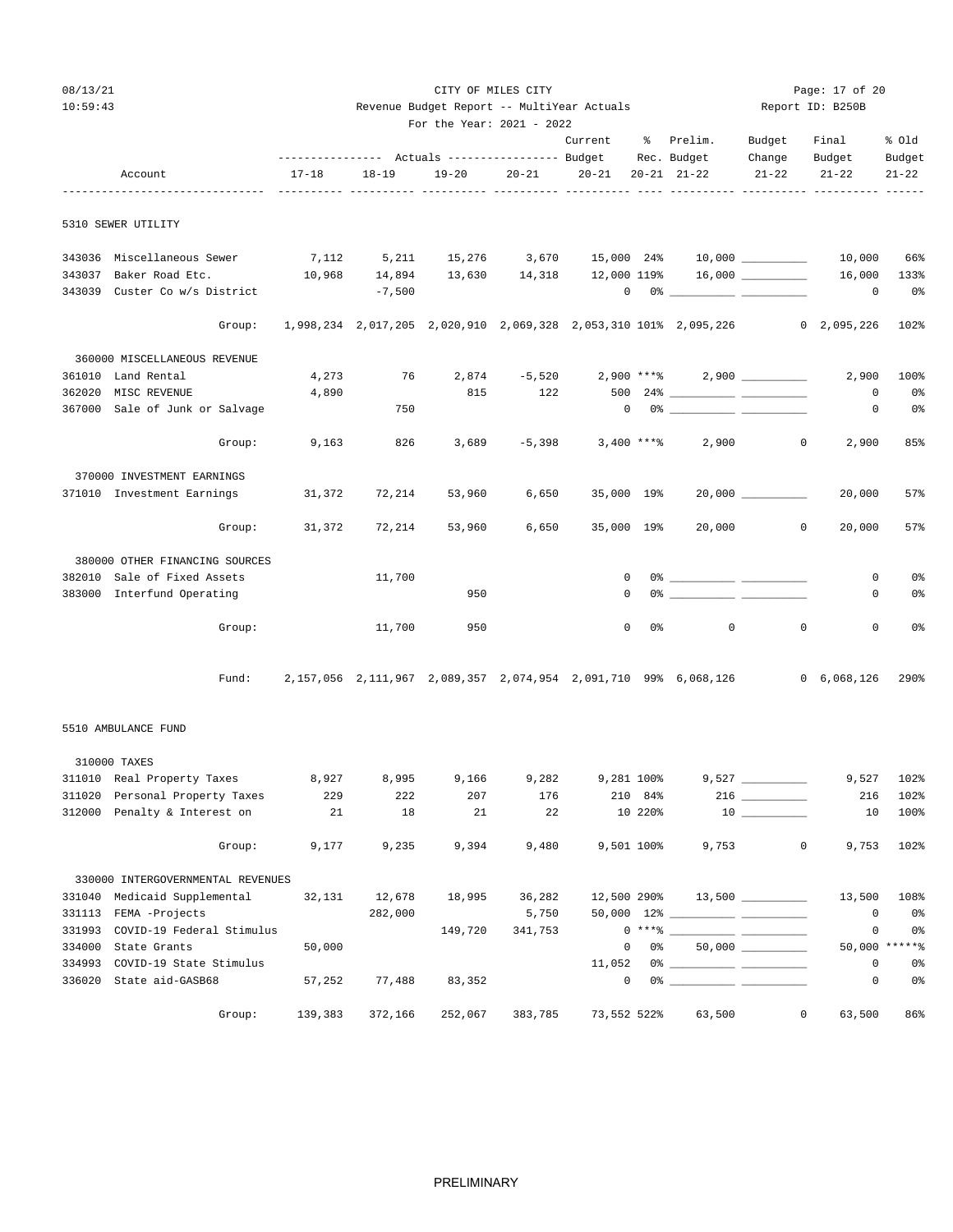| 08/13/21 |                                                     |           |         |                                            | CITY OF MILES CITY |                        |                      |                                                                                                                                                                                                                                                                                                                                                                    |                    | Page: 18 of 20    |                |
|----------|-----------------------------------------------------|-----------|---------|--------------------------------------------|--------------------|------------------------|----------------------|--------------------------------------------------------------------------------------------------------------------------------------------------------------------------------------------------------------------------------------------------------------------------------------------------------------------------------------------------------------------|--------------------|-------------------|----------------|
| 10:59:43 |                                                     |           |         | Revenue Budget Report -- MultiYear Actuals |                    |                        |                      |                                                                                                                                                                                                                                                                                                                                                                    | Report ID: B250B   |                   |                |
|          |                                                     |           |         | For the Year: 2021 - 2022                  |                    |                        |                      |                                                                                                                                                                                                                                                                                                                                                                    |                    |                   |                |
|          |                                                     |           |         |                                            |                    |                        |                      | Current % Prelim.                                                                                                                                                                                                                                                                                                                                                  | Budget             | Final             | % old          |
|          |                                                     |           |         |                                            |                    |                        |                      | Rec. Budget                                                                                                                                                                                                                                                                                                                                                        | Change             | Budget            | Budget         |
|          | Account                                             | $17 - 18$ | 18-19   | $19 - 20$                                  | $20 - 21$          | $20 - 21$              |                      | $20 - 21$ $21 - 22$                                                                                                                                                                                                                                                                                                                                                | $21 - 22$          | $21 - 22$         | $21 - 22$      |
|          | 5510 AMBULANCE FUND                                 |           |         |                                            |                    |                        |                      |                                                                                                                                                                                                                                                                                                                                                                    |                    |                   |                |
|          | 340000 Charges for Services                         |           |         |                                            |                    |                        |                      |                                                                                                                                                                                                                                                                                                                                                                    |                    |                   |                |
|          | 341075 Serv/Cnty-Interlocal Agmt 43,030             |           | 54,210  | 64,220                                     |                    | 55,187 0%              |                      |                                                                                                                                                                                                                                                                                                                                                                    | 56,187 ___________ |                   | 56,187 101%    |
| 342026   | Ambulance Charges                                   | 763,018   |         |                                            |                    |                        |                      | 993,048 1,262,840 1,127,697 1,333,694 85% 1,397,162 1,397,162                                                                                                                                                                                                                                                                                                      |                    |                   | 104%           |
|          | 342027 Ambulance Standby                            | 6,728     | 5,525   | 2,045                                      |                    | $3,005$ $4,000$ $75\%$ |                      |                                                                                                                                                                                                                                                                                                                                                                    |                    | 4,500             | 112%           |
|          | Group:                                              |           |         |                                            |                    |                        |                      | 812,776 1,052,783 1,329,105 1,130,702 1,392,881 81% 1,457,849 0 1,457,849                                                                                                                                                                                                                                                                                          |                    |                   | 104%           |
|          |                                                     |           |         |                                            |                    |                        |                      |                                                                                                                                                                                                                                                                                                                                                                    |                    |                   |                |
|          | 360000 MISCELLANEOUS REVENUE<br>362020 MISC REVENUE | 350       |         | 16,469 12,955 3,095                        |                    |                        | 500 619%             |                                                                                                                                                                                                                                                                                                                                                                    |                    | 1,000             | 200%           |
|          | 366010 Misc- From Charge off 10,174                 |           | 4,968   | 11,751                                     | 18,728             |                        |                      |                                                                                                                                                                                                                                                                                                                                                                    |                    | 6,000             | 120%           |
|          | 367000 Sale of Junk or Salvage                      |           |         |                                            |                    |                        | 5,000 375%<br>500 0% |                                                                                                                                                                                                                                                                                                                                                                    |                    | 500               | 100%           |
|          |                                                     |           |         |                                            |                    |                        |                      |                                                                                                                                                                                                                                                                                                                                                                    |                    |                   |                |
|          | Group:                                              | 10,524    | 21,437  | 24,706                                     | 21,823             | 6,000 364%             |                      | 7,500                                                                                                                                                                                                                                                                                                                                                              | $\overline{0}$     | 7,500             | 125%           |
|          | 370000 INVESTMENT EARNINGS                          |           |         |                                            |                    |                        |                      |                                                                                                                                                                                                                                                                                                                                                                    |                    |                   |                |
|          | 371010 Investment Earnings                          |           |         |                                            | 88                 |                        |                      | $0$ *** $8$                                                                                                                                                                                                                                                                                                                                                        |                    | 0                 | 0%             |
|          | Group:                                              |           |         |                                            | 88                 |                        | $0$ ****             | $\circ$                                                                                                                                                                                                                                                                                                                                                            | $\mathbf 0$        | 0                 | 0 <sub>8</sub> |
|          | Fund:                                               |           |         |                                            |                    |                        |                      | 971,860 1,455,621 1,615,272 1,545,878 1,481,934 104% 1,538,602 0 1,538,602                                                                                                                                                                                                                                                                                         |                    |                   | 103%           |
|          | 5610 AIRPORT OPERATING                              |           |         |                                            |                    |                        |                      |                                                                                                                                                                                                                                                                                                                                                                    |                    |                   |                |
|          |                                                     |           |         |                                            |                    |                        |                      |                                                                                                                                                                                                                                                                                                                                                                    |                    |                   |                |
|          | 310000 TAXES                                        |           |         |                                            |                    |                        |                      |                                                                                                                                                                                                                                                                                                                                                                    |                    |                   |                |
|          | 311010 Real Property Taxes 13,390                   |           | 13,512  | 13,749                                     | 13,925             | 13,922 100%            |                      |                                                                                                                                                                                                                                                                                                                                                                    | $14,291$ _________ | 14,291            | 102%           |
|          | 311020 Personal Property Taxes                      | 344       | 333     | 310                                        | 265                |                        | 316 84%              |                                                                                                                                                                                                                                                                                                                                                                    |                    | 324               | 102%           |
|          | 312000 Penalty & Interest on                        | 31        | 27      | 32                                         | 33                 |                        | 40 83%               |                                                                                                                                                                                                                                                                                                                                                                    |                    | 45                | 112%           |
|          | Group:                                              | 13,765    | 13,872  | 14,091                                     | 14,223             | 14,278 100%            |                      | 14,660                                                                                                                                                                                                                                                                                                                                                             | 0                  | 14,660            | 102%           |
|          | 330000 INTERGOVERNMENTAL REVENUES                   |           |         |                                            |                    |                        |                      |                                                                                                                                                                                                                                                                                                                                                                    |                    |                   |                |
|          | 331126 AIP 018-2019                                 |           |         |                                            | 139,202            |                        |                      | 197,910 70% 24,525 _________                                                                                                                                                                                                                                                                                                                                       |                    | 24,525            | $12$ %         |
|          | 331127 FAA AIP 017-2018                             |           | 116,200 | 248,144                                    |                    |                        |                      | $\begin{picture}(180,10) \put(0,0){\vector(1,0){100}} \put(10,0){\vector(1,0){100}} \put(10,0){\vector(1,0){100}} \put(10,0){\vector(1,0){100}} \put(10,0){\vector(1,0){100}} \put(10,0){\vector(1,0){100}} \put(10,0){\vector(1,0){100}} \put(10,0){\vector(1,0){100}} \put(10,0){\vector(1,0){100}} \put(10,0){\vector(1,0){100}} \put(10,0){\vector(1,0){100}}$ |                    | $\overline{0}$    | 0 <sub>8</sub> |
|          | 331128 FFA Grant- 06-2015                           |           |         |                                            | 279,727            |                        |                      | $0***$ $\frac{1}{2}$ $\frac{1}{2}$ $\frac{1}{2}$ $\frac{1}{2}$ $\frac{1}{2}$ $\frac{1}{2}$ $\frac{1}{2}$ $\frac{1}{2}$ $\frac{1}{2}$ $\frac{1}{2}$ $\frac{1}{2}$ $\frac{1}{2}$ $\frac{1}{2}$ $\frac{1}{2}$ $\frac{1}{2}$ $\frac{1}{2}$ $\frac{1}{2}$ $\frac{1}{2}$ $\frac{1}{2}$ $\frac{1}{2}$ $\frac{1}{2}$ $\frac{1}{$                                           |                    | $\circ$           | 0 <sub>8</sub> |
|          | 331132 FAA 020-2021                                 |           |         |                                            |                    |                        |                      | $0$ $0$ $8$ $4,296,975$ $4,296,975$ $*$                                                                                                                                                                                                                                                                                                                            |                    |                   |                |
|          | 331993 COVID-19 Federal Stimulus                    |           |         |                                            | 30,000             |                        |                      | 30,000 100% 45,000 _________                                                                                                                                                                                                                                                                                                                                       |                    | 45,000            | 150%           |
|          | 334030 State Aeronautics Grant                      |           |         | 40,000                                     |                    |                        |                      | $0 \t 0$ $0 \t 200,000$ _________                                                                                                                                                                                                                                                                                                                                  |                    | 200,000 ******    |                |
|          | 334060 Coal Board Grant                             |           |         | 8,500                                      | 19,434             |                        |                      | 35,400 55% 275,000 ________                                                                                                                                                                                                                                                                                                                                        |                    | 275,000           | 776%           |
|          | 336020 State aid-GASB68                             | 2,385     | 2,626   | 2,724                                      |                    |                        |                      | $\begin{picture}(180,10) \put(0,0){\vector(1,0){100}} \put(10,0){\vector(1,0){100}} \put(10,0){\vector(1,0){100}} \put(10,0){\vector(1,0){100}} \put(10,0){\vector(1,0){100}} \put(10,0){\vector(1,0){100}} \put(10,0){\vector(1,0){100}} \put(10,0){\vector(1,0){100}} \put(10,0){\vector(1,0){100}} \put(10,0){\vector(1,0){100}} \put(10,0){\vector(1,0){100}}$ |                    | $\circ$           | 0 <sub>8</sub> |
|          | Group:                                              | 2,385     | 118,826 |                                            | 299,368 468,363    |                        |                      | 263,310 178% 4,841,500                                                                                                                                                                                                                                                                                                                                             |                    | 0 4,841,500 1838% |                |
|          | 340000 Charges for Services                         |           |         |                                            |                    |                        |                      |                                                                                                                                                                                                                                                                                                                                                                    |                    |                   |                |
|          | 341075 Serv/Cnty-Interlocal Agmt                    | 33,516    | 33,131  | 33,437                                     |                    | 30,000                 | 0%                   |                                                                                                                                                                                                                                                                                                                                                                    |                    | 80,000            | 266%           |

343018 Sale of Street & Roadway 1,238 1,140 5,179 3,432 1,000 343% \_\_\_\_\_\_\_\_\_\_ \_\_\_\_\_\_\_\_\_\_ 0 0%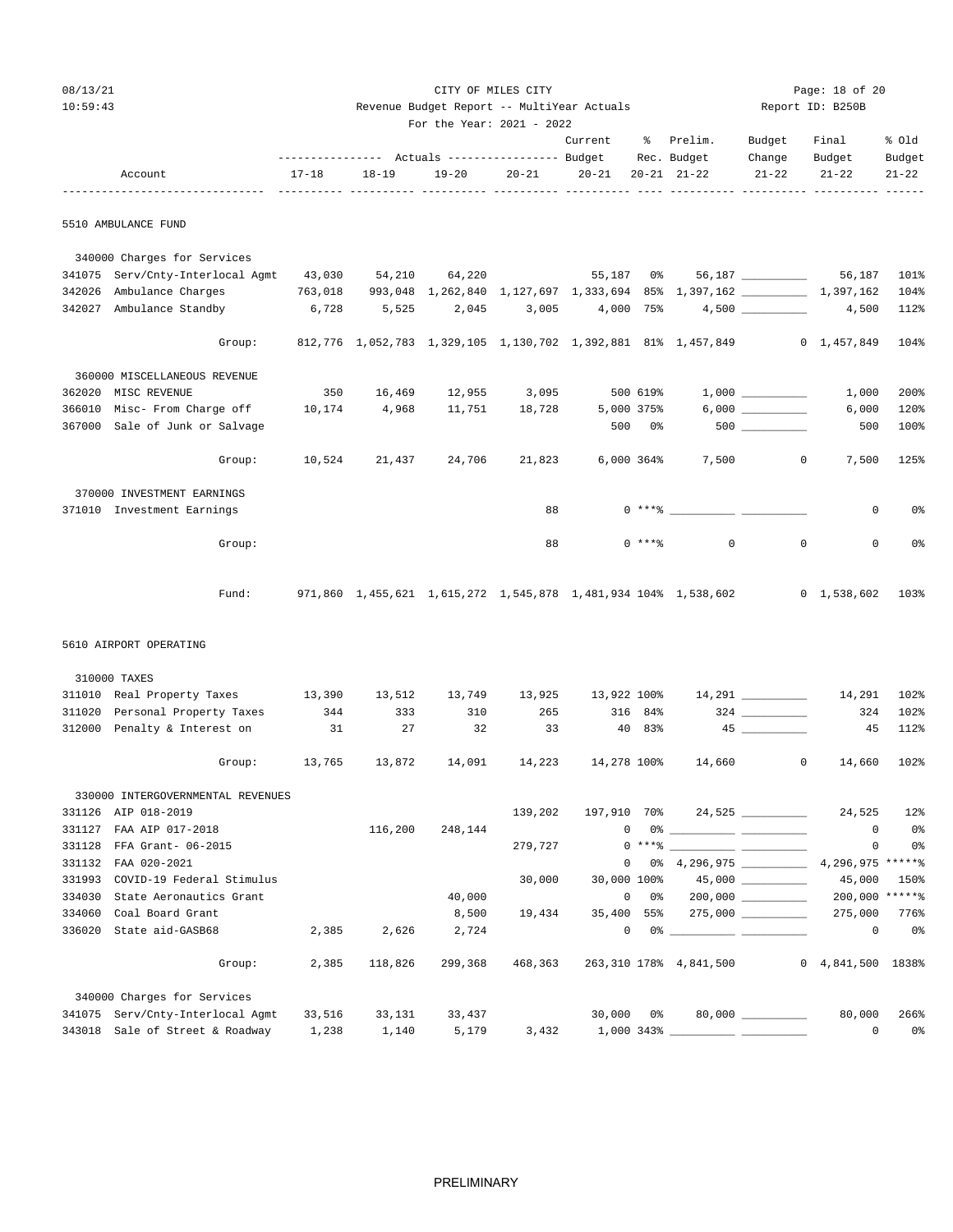## 08/13/21 CITY OF MILES CITY Page: 19 of 20 10:59:43 Revenue Budget Report -- MultiYear Actuals Report ID: B250B

|        |                                |                                                 |           | For the Year: 2021 - 2022 |           |              |               |                                                                                                                                                                                                                                                                                                                                                                    |                    |                                            |                |
|--------|--------------------------------|-------------------------------------------------|-----------|---------------------------|-----------|--------------|---------------|--------------------------------------------------------------------------------------------------------------------------------------------------------------------------------------------------------------------------------------------------------------------------------------------------------------------------------------------------------------------|--------------------|--------------------------------------------|----------------|
|        |                                |                                                 |           |                           |           | Current      |               | % Prelim.                                                                                                                                                                                                                                                                                                                                                          | Budget             | Final                                      | % Old          |
|        |                                | --------------- Actuals ---------------- Budget |           |                           |           |              |               | Rec. Budget                                                                                                                                                                                                                                                                                                                                                        | Change             | Budget                                     | Budget         |
|        | Account                        | $17 - 18$                                       | $18 - 19$ | $19 - 20$                 | $20 - 21$ | $20 - 21$    |               | $20 - 21$ $21 - 22$                                                                                                                                                                                                                                                                                                                                                | $21 - 22$          | $21 - 22$                                  | $21 - 22$      |
|        | 5610 AIRPORT OPERATING         |                                                 |           |                           |           |              |               |                                                                                                                                                                                                                                                                                                                                                                    |                    |                                            |                |
|        | 343061 Landing Fees            | 2,160                                           | 2,190     | 2,210                     | 2,164     | 2,000 108%   |               |                                                                                                                                                                                                                                                                                                                                                                    |                    | 2,000                                      | 100%           |
|        | 343062 Aviation Fuel           | 717,503                                         | 353,444   | 331,368                   | 568,489   | 300,000 189% |               |                                                                                                                                                                                                                                                                                                                                                                    | 450,000 __________ | 450,000                                    | 150%           |
|        | 343064 Hangar Rent             | 67,676                                          | 64,266    | 71,966                    | 86,448    | 59,000 147%  |               |                                                                                                                                                                                                                                                                                                                                                                    |                    | 89,042                                     | 150%           |
|        | 343065 Building Rentals        | 14,952                                          | 15,880    | 15,621                    | 18,106    | 14,000 129%  |               |                                                                                                                                                                                                                                                                                                                                                                    |                    | 14,000                                     | 100%           |
| 343067 | Other - Miscellaneous          | 225                                             | 545       | 8,551                     | 49,857    |              | 500 ****      |                                                                                                                                                                                                                                                                                                                                                                    | $37,500$ _________ | 37,500                                     | 7500%          |
|        | 343069 Ag Contract             | 10,000                                          | 10,250    | 10,500                    | 11,000    | 11,000 100%  |               |                                                                                                                                                                                                                                                                                                                                                                    |                    | 11,500                                     | 104%           |
|        | Group:                         | 847,270                                         | 480,846   | 478,832                   | 739,496   | 417,500 177% |               | 684,042                                                                                                                                                                                                                                                                                                                                                            | $\overline{0}$     | 684,042                                    | 163%           |
|        | 360000 MISCELLANEOUS REVENUE   |                                                 |           |                           |           |              |               |                                                                                                                                                                                                                                                                                                                                                                    |                    |                                            |                |
|        | 361010 Land Rental             | 20,109                                          | 19,619    | 20,808                    | 17,433    |              |               | 20,000 87% 17,800 _________                                                                                                                                                                                                                                                                                                                                        |                    | 17,800                                     | 89%            |
|        | 362020 MISC REVENUE            | 228                                             | 424       | 402                       | 523       |              |               | 350 149% ______________ _____                                                                                                                                                                                                                                                                                                                                      |                    | 0                                          | 0%             |
|        | Group:                         | 20,337                                          | 20,043    | 21,210                    | 17,956    | 20,350 88%   |               | 17,800                                                                                                                                                                                                                                                                                                                                                             |                    | $\circ$<br>17,800                          | 87%            |
|        | 370000 INVESTMENT EARNINGS     |                                                 |           |                           |           |              |               |                                                                                                                                                                                                                                                                                                                                                                    |                    |                                            |                |
|        | 371010 Investment Earnings     | 2,970                                           | 3,557     | 2,346                     | 656       |              |               |                                                                                                                                                                                                                                                                                                                                                                    |                    | 0                                          | 0%             |
|        | Group:                         | 2,970                                           | 3,557     | 2,346                     | 656       |              | 2,000 33%     | $\circ$                                                                                                                                                                                                                                                                                                                                                            |                    | $\mathbf 0$<br>0                           | 0%             |
|        | 380000 OTHER FINANCING SOURCES |                                                 |           |                           |           |              |               |                                                                                                                                                                                                                                                                                                                                                                    |                    |                                            |                |
|        | 381071 MT Aero Loan Hanger 8   |                                                 |           |                           | 15,000    |              |               |                                                                                                                                                                                                                                                                                                                                                                    |                    | 0                                          | 0%             |
|        | 381073 Intercap Loan           |                                                 |           |                           |           |              | $0\qquad 0$ % |                                                                                                                                                                                                                                                                                                                                                                    |                    | 630,000 ******                             |                |
|        | Group:                         |                                                 |           |                           | 15,000    |              |               | 15,000 100% 630,000                                                                                                                                                                                                                                                                                                                                                |                    | $\overline{0}$<br>630,000 4200%            |                |
|        | Fund:                          | 886,727                                         |           |                           |           |              |               | 637,144 815,847 1,255,694 732,438 171% 6,188,002                                                                                                                                                                                                                                                                                                                   |                    | $0\quad 6,188,002$                         | 844%           |
|        | 6040 PUBLIC WORKS              |                                                 |           |                           |           |              |               |                                                                                                                                                                                                                                                                                                                                                                    |                    |                                            |                |
|        | 360000 MISCELLANEOUS REVENUE   |                                                 |           |                           |           |              |               |                                                                                                                                                                                                                                                                                                                                                                    |                    |                                            |                |
|        | 362020 MISC REVENUE            |                                                 |           | 1,200                     |           | $\Omega$     |               | $\begin{picture}(150,10) \put(0,0){\vector(1,0){100}} \put(15,0){\vector(1,0){100}} \put(15,0){\vector(1,0){100}} \put(15,0){\vector(1,0){100}} \put(15,0){\vector(1,0){100}} \put(15,0){\vector(1,0){100}} \put(15,0){\vector(1,0){100}} \put(15,0){\vector(1,0){100}} \put(15,0){\vector(1,0){100}} \put(15,0){\vector(1,0){100}} \put(15,0){\vector(1,0){100}}$ |                    | 0                                          | 0%             |
|        | Group:                         |                                                 |           | 1,200                     |           | $\mathbf 0$  | $0\,$ s       | $\mathsf{O}$                                                                                                                                                                                                                                                                                                                                                       |                    | $\mathsf{O}\xspace$<br>$\mathsf{O}\xspace$ | 0 <sup>°</sup> |
|        | 380000 OTHER FINANCING SOURCES |                                                 |           |                           |           |              |               |                                                                                                                                                                                                                                                                                                                                                                    |                    |                                            |                |
|        | 383000 Interfund Operating     |                                                 | 48,000    | 48,000                    | 48,000    | 48,000 100%  |               |                                                                                                                                                                                                                                                                                                                                                                    | 48,000 _________   | 48,000                                     | 100%           |
|        | Group:                         |                                                 | 48,000    | 48,000                    | 48,000    | 48,000 100%  |               | 48,000                                                                                                                                                                                                                                                                                                                                                             |                    | $\mathbf 0$<br>48,000                      | 100%           |
|        | 390000 INTERNAL SERVICES       |                                                 |           |                           |           |              |               |                                                                                                                                                                                                                                                                                                                                                                    |                    |                                            |                |
|        | 391000 Central Garages         | 148,858                                         | 144,786   | 156,462                   | 115,508   | 189,403 61%  |               |                                                                                                                                                                                                                                                                                                                                                                    |                    | 165,476                                    | 87%            |
|        | Group:                         | 148,858                                         | 144,786   | 156,462                   | 115,508   | 189,403 61%  |               | 165,476                                                                                                                                                                                                                                                                                                                                                            |                    | $\mathsf{O}\xspace$<br>165,476             | 87%            |
|        | Fund:                          | 148,858                                         | 192,786   | 205,662                   | 163,508   | 237,403 69%  |               | 213,476                                                                                                                                                                                                                                                                                                                                                            |                    | 0<br>213,476                               | 89%            |